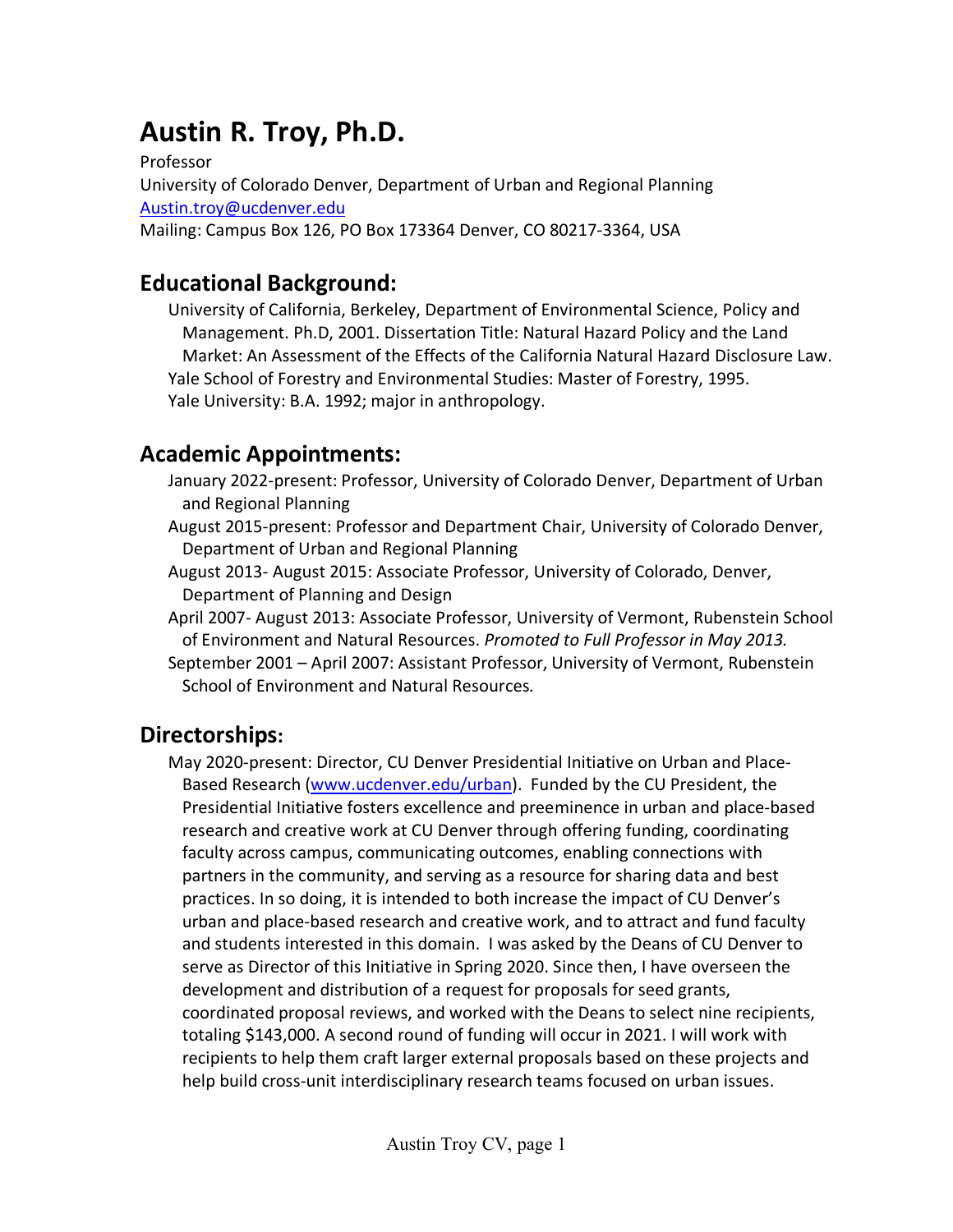- Sept 2011-July 2013: Director, University of Vermont Transportation Research Center [\(www.uvm.edu/trc\)](http://www.uvm.edu/trc). Employing between 9 and 14 full time staff equivalents, the TRC hosts a \$16 million University Transportation Center grant from US Department of Transportation. Since its creation in 2006, it has raised millions in additional funding, awarded 85 research projects totaling over \$8 million, funded 60 graduate research assistantships, and hosted seminars and conferences reaching over 5,500 people. It also houses the \$3.2 million New England Transportation Consortium and supports its own courses, a graduate certificate program (Certificate in Sustainable Transportation Systems and Planning), a graduate scholars program that gives full research assistantships to between six and eight graduate students per year, one of the nation's leading transportation workforce development programs, an extensive in-house research portfolio, and many other programs. As Director I was involved in almost every aspect of the Center's operations: research portfolio management, research strategy development, budget management and planning, grant writing and development, management of the graduate assistantship and certificate programs, outreach and communications, faculty relations, relations with the Vermont Agency of Transportation (VTRANS), and other state and federal relations.
- Sept. 2010-May 2012: Director, University of Vermont Spatial Analysis Lab [\(http://www.uvm.edu/rsenr/sal/\)](http://www.uvm.edu/rsenr/sal/). As Director, I was responsible for three full time research staff plus a large number of part time workers. The SAL is one of seven university centers selected by the remote sensing software company Definiens as a Center of Excellence. As of 2012 the SAL had completed over seventy land cover mapping projects, encompassing 300 individual communities in the US and Canada as part of the USDA Forest Services Urban Tree Canopy assessment program (http://nrs.fs.fed.us/urban/utc/). Collectively, the SAL has issued over 40 technical reports and produced over 100 billion pixels of worth of land cover data. Jan 2010-July 2010: Interim Managing Director, Gund Institute of Ecological Economics.

# **Professional and Consulting Experience:**

- 12/99- present: Principal and Co-Founder, *Spatial Informatics Group, LLC (SIG), Pleasanton, CA.* SIG [\(www.sig-gis.com\)](http://www.sig-gis.com/) is a firm with 40+ full time employees that has conducted integrated scientific, economic and geographic consulting for dozens of clients in the public, private and non-profit sectors, including federal agencies (e.g. NASA, USAID, US Forest Service, EPA, DOD, BLM), state and local governments, foreign government agencies, non-profit conservation organizations, large landowners, and private corporations. As a founding Principal, I have been involved in several dozen consulting projects, with an emphasis on natural resource management planning and mapping and wildfire mitigation planning. I have also been involved in the growth and operations of the company. Many of these projects have resulted in publication of academic journal articles.
- 11/95- 8/97: Project Director, *The Liana Project/ Rainforest Action Network, San Francisco/Brazil;* co-directed alternative forest products marketing project in Brazil in concert with Brazilian ministry of the environment (IBAMA).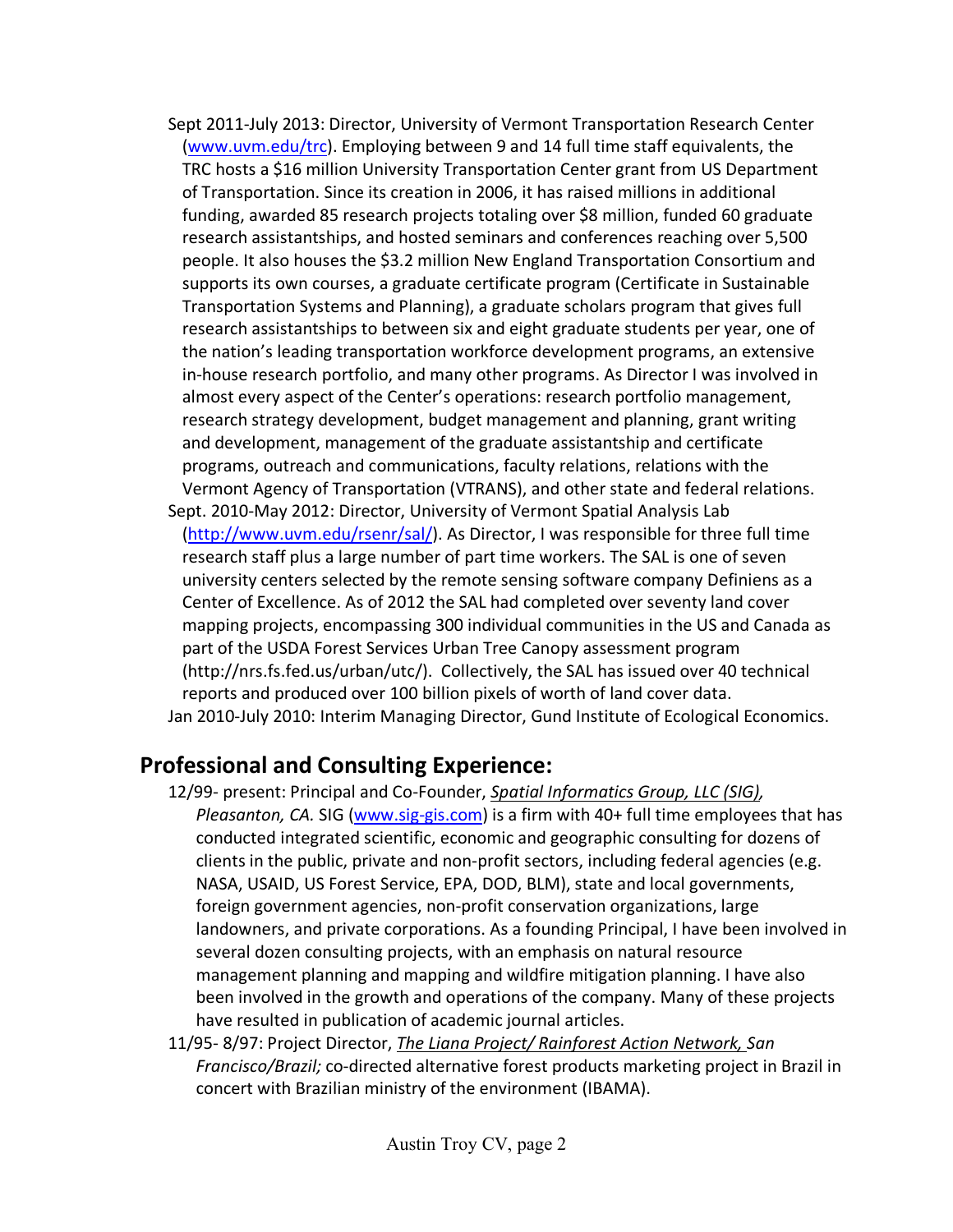6/95 - 9/95: Forestry Research Assistant, *Mistik Management Ltd., Saskatchewan, Canada*; conducted field research as part of a long-term forest management plan for 2 million hectares of boreal forest in northwestern Saskatchewan.

# **Publications**

(7590+ Citations and H-index of 32 according to Google Scholar as of April 2022)

### **Peer Reviewed Books**

- **Troy, A.** 2012. The Very Hungry City: Urban Energy Efficiency and the Economic Fate of Cities*.* New Haven: Yale University Press. 384 pp. Paperback edition released 2014. Honorable Mention Recipient, New York Book Festival.
- **Troy, A.** and R. Kennedy, editors. 2007*.* Living on the Edge: Economic, Institutional and Management Perspectives on Wildfire Hazard in the Urban Interface. Amsterdam: Elsevier Science Publishers. (lead-edited, wrote introductory chapter, lead authored two chapters, and co-authored a chapter; see below for list of authored chapters)

# **Book Reviews for Journals**

**Troy, A**. 2015. Review of "Sustainable Urban Metabolism" by Paulo Ferrão and John E. Fernández. Journal of Planning Education and Research. 35 (3): 389-391

### **Peer Reviewed Work in Review**

**Troy, A.**, Munoz-Erickson, T. Campbell, L. and Romolini, M. (in review). Chapter 12, Governance in the Wildland Urban Interface. In: Wildland Urban Interface Forests and Rangelands Under Changing Conditions. Washington, DC, U.S. Department of Agriculture Forest Service.

# **Peer Reviewed Journal Articles**

- 46 **Troy, A**., Moghaddas, J., Schmidt, D., Romsos, S., Sapsis, D., Brewer, W., and Moody, T. Accepted. An Analysis of Factors Influencing Structure Loss Resulting from the 2018 Camp Fire. International Journal of Wildland Fire
- 45 Heris, M., Bagstad, K. **Troy, A.,** O'Neil-Dunne, J. 2022. Assessing the Accuracy and Potential for Improvement of the National Land Cover Database's Tree Canopy Cover Dataset in Urban Areas of the Conterminous United States. Remote Sensing 14(5): 1219
- 44 Bonnell, L., **Troy, A.**, and Littenberg, B. 2021. Nonlinear relationship between nonresidential destinations and body mass index across a wide range of development. Preventative Medicine*.* 153
- 43 Heris, M., M., Bagstad, K.J.., Rhodes, C., **Troy, A.**, Middel, A., Hopkins, K., and Matuszak, J. 2021. Piloting urban ecosystem accounting for the United States. Ecosystem Services. 48:101226
- 42 Heris, M., Fooks, N., K. Bagstad, **Troy, A.**, and Ancona, Z. 2020. A rasterized building footprint dataset for the United States. Nature Scientific Data. 7:207.
- Austin Troy CV, page 3 41 Poortinga, A., Nguyen, Q., Tenneson, K., **Troy, A**., Bhandari, B., Ellenburg, W.L., Aekakkararungroj, A., Ha, L.T., Pham, H., Nguyen, G.V. and Chishtie, F., 2019.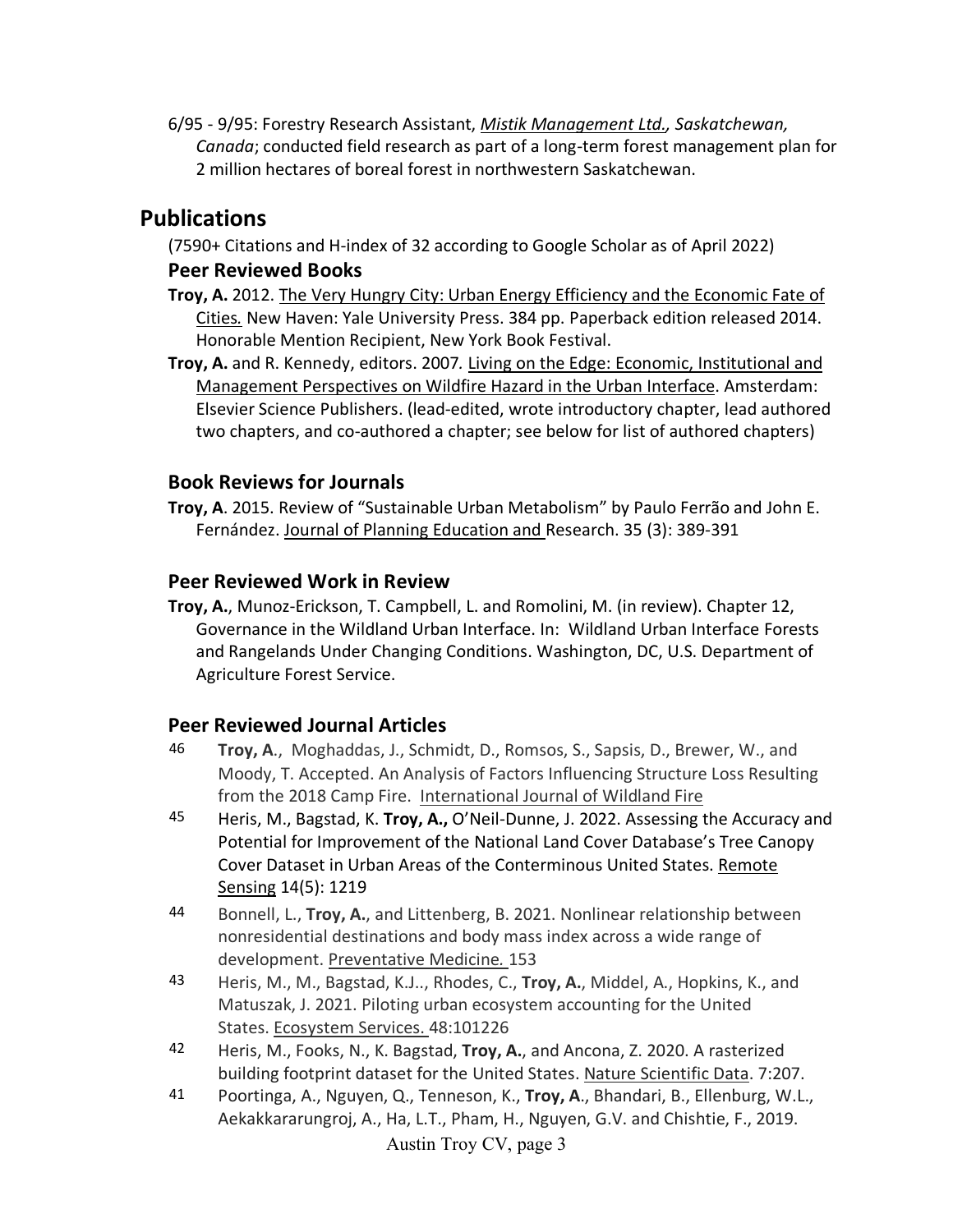Linking earth observations for assessing the food security situation in Vietnam: a landscape approach. Frontiers in Environmental Science, *7*: 186

- 40 **Troy, A.,** Bonnell, L. and Littenberg, B. 2018. Relationship Between the Built Environment and Body Mass Index in a Rural Context: A Cross-Sectional Study from Vermont. Cureus, 10(7).
- 39 Poortinga, A., Clinton, N., Saah, D., Cutter, P., Chistie, F., Markert, K., Anderson, E., **Troy, A.**, Fenn, M., Huong, T., Bean, B., Nguyen, Q., Bhandari., B., Johnson, G., and Towahiraporn, P. 2018*.* An operational before-after-control-impact (BACI) designed platform for vegetation monitoring at a planetary scale. Remote Sensing. 10(5): 760
- 38 Rosenlieb, E., McAndrews, C., Marshall, W., and **Troy, A.** 2018. Urban development patterns and exposure to hazardous and protective traffic environments. Journal of Transport Geography. 66: 125-134.
- 37 Belz, N., Aultman-Hall, L., and **Troy, A.** 2016*.* Roundabouts in Northern New England, 1990-2010 *.* Transportation Research Record. 2585: 1-10.
- 36 Harvey, C., Aultman-Hall, L., Hurley, S. and **Troy, A.**. 2016. Streetscape skeleton measurement and classification. Environment and Planning B.
- 35 **Troy, A.**, A. Nunnery and Grove, J.M.. 2016. The relationship between residential yard management and neighborhood crime: An analysis from Baltimore City and County. Landscape and Urban Planning. 147: 78-87.
- 34 Littenberg, B., Bonnell, L. N., LeBruin, A. S., Lubetkin, D. A., **Troy, A.**, & Zia, A. 2015. The Relationship Between Access to Natural Environmental Amenities and Obesity. Cureus, *7*(11): e377.
- 33 Harvey, C., Aultman-Hall, L., Hurley, S. and **Troy, A.** 2015. Effects of skeletal streetscape design on perceived safety. Landscape and Urban Planning. 142: 18- 28.
- 32 K. Bagstad, Reed, J., Semmens, D., Sherrouse, B. and **Troy, A.** 2015*.* Linking biophysical models and public preferences for ecosystem service assessments: A case study for the Southern Rocky Mountains. Regional Environmental Change. 1-14.
- 31 Morse, C., Strong, A., Mendez, E. , Lovell, S., **Troy, A.**, Morris, W. 2014. Performing a New England landscape: Viewing, engaging, and belonging. Journal of Rural Studies. 36: 226-236.
- 30 Azaria, D., **Troy, A.,** Lee, B., Ventriss, C. and Voigt, B. 2013*.* Modeling the effects of an urban growth boundary on vehicle travel in a small metropolitan area. Environment and Planning B. 40(5): 846-864.
- 29 **Troy, A.,** Azaria, D., Voigt, B. and Sadek, A 2012. Integrating a traffic router and microsimulator into a land use and travel demand model. Transportation Planning and Technology. 35(8): 737-751.
- 28 **Troy, A.**, Grove, J.M. and O'Neil-Dunne, J.. 2012. The relationship between tree canopy and crime rates across an urban-rural gradient in the greater Baltimore region, Landscape and Urban Planning. 106: 262-270.
- 27 Locke, D., Grove, J.M., Lu, J.W., **Troy, A.,** O'Neil-Dunne, J., and Beck, B. 2011. Prioritizing preferable locations for increasing urban tree canopy in New York City. Cities and the Environment. 3(1). Electronic*.*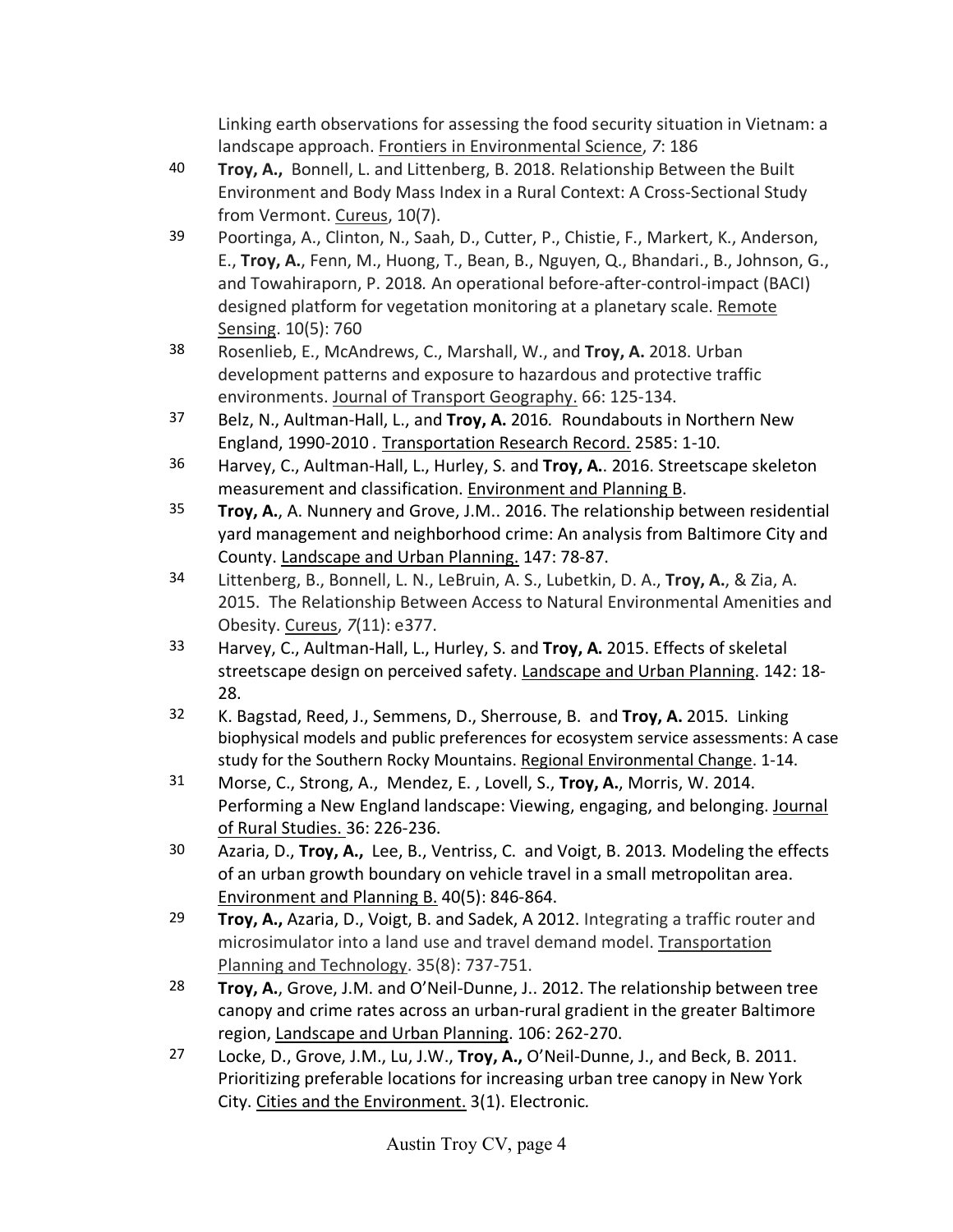- 26 Pickett, S., Cadenasso, Grove, J.M., J.M., Boone, C.G., Irwin, E., Groffman, P., Kaushal, S., Marshall, V., McGrath, B., Nilon, C., Pouyat, R., Szlavecz, K., **Troy, A.**, Warren, P. 2011*.* Urban ecology systems: Foundations and a decade of progress. Journal of Environmental Management. 92: 331-362.
- 25 Liu, S., Costanza, R., **Troy, A.,** D'Agostino, J., and Mates, W. 2010. Valuing New Jersey's ecosystem services and natural capital: A spatially explicit benefit transfer approach. Environmental Management. 45(6): 1271-1285.
- 24 Liu, S., Costanza, R., Farber, S. and **Troy, A.** 2010*.* Valuing ecosystem services: theory, practice and the need for transdisciplinary synthesis. Annals of the New York Academy of Science. 1185:54-78.
- 23 Voigt, B., **Troy, A.**, Miles, B., and Reiss, A. 2009*.* Testing an integrated land use and transportation modeling framework for small metropolitan area. Transportation Research Record (Journal of the Transportation Research Board). 2133: 83-91.
- 22 Zhou, W. and **Troy, A**. 2009*.* Development of an object-based framework for classifying and inventorying human-dominated forest ecosystems. International Journal of Remote Sensing. 30(23):6343-6360.
- 21 Zhou, W., **Troy, A.**, Grove, J.M. and Jenkins, J. 2009. Can money buy green? Demographic and socioeconomic predictors of lawncare expenditure and lawn greenness in urban residential areas. Society and Natural Resources. 22(8):744- 760.
- 20 Zhou, W., Huang, G., **Troy, A.**, and Cadenasso, M. 2009. Object-based land cover classification of shaded areas in high spatial resolution imagery of urban areas: a comparison study. Remote Sensing of Environment. 113(8):1769-1777.
- 19 Cadenasso, M. Pickett, S., Band, L., Brush, G., Galvin, M., Grove, J.M., Hager, G., Marshall, V., McGrath, B., O'Neil-Dunne, J., Stack, W., **Troy, A**. 2008. Exchanges across land-water-scape boundaries in urban systems: Strategies for reducing nitrate pollution. Annals of the New York Academy of Sciences. 1134 (1): 213- 232.
- 18 **Troy, A.** and Grove, J.M. 2008*.* Property Values, parks, and crime: a hedonic analysis in Baltimore, MD. Landscape and Urban Planning. 87:233-245.
- 17 Zhou, W., and **Troy, A**. 2008. An Object-oriented Approach for analyzing and characterizing urban landscape at the parcel level. International Journal of Remote Sensing. 29 (11):3119-3135.
- 16 Zhou, W., **Troy, A.** and J.M Grove. 2008*.* Modeling residential lawn fertilization practices: Integrating high resolution remote sensing with socioeconomic data. Environmental Management. 41(5):742-752
- 15 Zhou, W., **Troy, A.** and Grove, J.M. 2008*.* Object-based land cover classification and change analysis in the Baltimore Metropolitan Area using multi-temporal high resolution remote sensing data. Sensors. 8: 1613-1636.
- 14 **Troy, A.**, Grove, J.M., O'Neil-Dunne, J., Cadenasso, M. and Pickett, S. 2007*.*  Predicting opportunities for greening and patterns of vegetation on private urban lands. Environmental Management. 40(3): 394-412.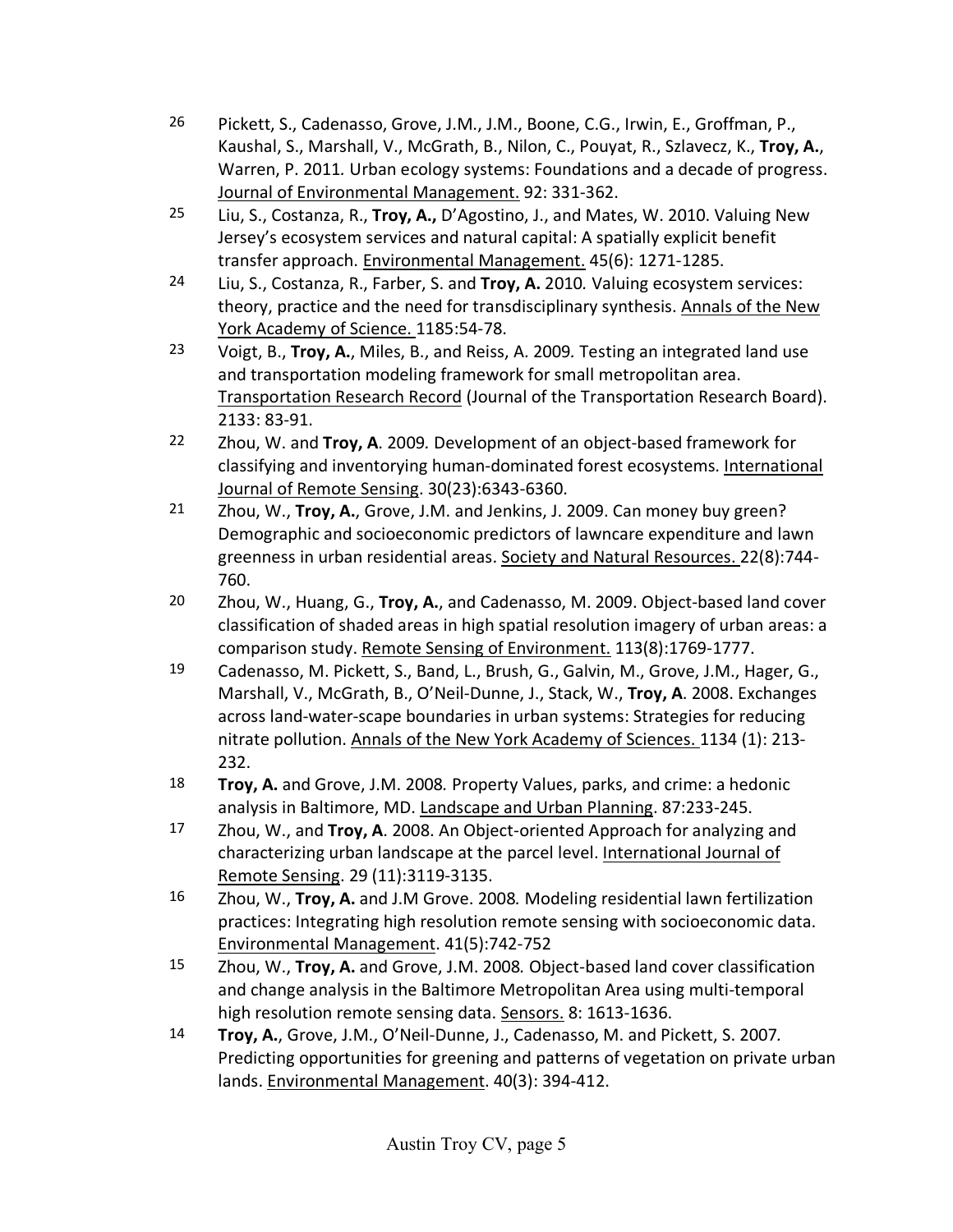- 13 Mulder, K., **Troy, A.,** and Boumans, R.. 2007*.* The role of built, human, social, and natural capital in determining land values, and the influence of demographics upon this relationship. Spatial Economic Analysis. 2(2):135-156.
- 12 **Troy, A.** and Wilson, M. 2006. Mapping ecosystem services: Practical challenges and opportunities in linking GIS and value transfer. Ecological Economics 60:435- 449.
- 11 Littenberg, B., Strauss, K., MacLean, C. and **Troy, A.**. 2006. The use of insulin declines as patients live farther from their sources of care: Results of a survey of adults with type 2 diabetes. BMC Public Health. 6:198 (8 pages).
- 10 Strauss, K., MacLean, C., **Troy, A.**, and Littenberg, B.. 2006*.* Driving distance as a barrier to glycemic control in diabetes. Journal of General Internal Medicine. 21(4):378-380.
- 9 Zhou, W., Wan, S., Zhou, Z., and **Troy, A..** 2006. Mapping the concentrations of total suspended matter in Lake Taihu, China, using Landsat-5 TM data. International Journal of Remote Sensing. 27(6):1177-1191.
- 8 Grove, J.M., **Troy, A.**, O'Neil-Dunne, J., Pickett, S. and Cadenasso, M. 2006*.*  Characterization of households and its implications for urban ecosystems. Ecosystems. 9(4): 578-597.
- 7 **Troy, A.** and Romm, J. 2006. An Assessment of the California Natural Hazard Disclosure Law. Berkeley, CA: California Policy Research Center. 62 pp.
- 6 Farber, S., Costanza, R., Childers, D., Erickson, J., Gross, K., Grove, J.M., Hopkinson, C., Kahn, J., Pincetl, S., **Troy, A.,** Warren, P. and Wilson, M.. 2006. Linking ecology and economics for ecosystem management: A services-based approach with illustrations from LTER sites. Bioscience. 56(2): 121-134.
- 5 Grove, J.M., Cadenasso, M. Burch, Jr., W.R., Pickett, S.T.A. , O'Neil-Dunne, J.P., Schwarz, K., Wilson, M., **Troy, A.** and Boone, C. 2006. Data and methods comparing social structure and vegetation structure of urban neighborhoods in Baltimore, Maryland. Society & Natural Resources. 19(2): 117-136.
- 4 **Troy, A.**, Strong, A., Donovan, T., Bosworth, S., Buckley, N. and Wilson, M.L. 2005*.* Farmer attitudes towards bird-friendly hayfield management practices. Wildlife Society Bulletin. 33(2):528-538.
- 3 **Troy, A.** and Romm, J. 2004. The Role of Disclosure in the flood zone: Assessing the price effects of the California Natural Hazard Disclosure Law (AB 1195). Journal of Environmental Planning and Management. 47(1): 137-162*.*
- 2 Radke, J., Cova, T., Sheridan, M., **Troy, A.**, Lan, M., and Johnson, R. 2000*.*  Application challenges for GI science: Implications for research, education, and policy for risk assessment, emergency preparedness and response. Journal of the Urban and Regional Information Systems Association. 12(2): 15-30.
- 1 **Troy, A.**, Ashton, P.M. and Larson, B.. 1997. A protocol for measuring abundance and size of a neotropical liana, *Desmoncus polyacanthos* (Palmae), in relation to forest structure. Economic Botany 51(4):339-346.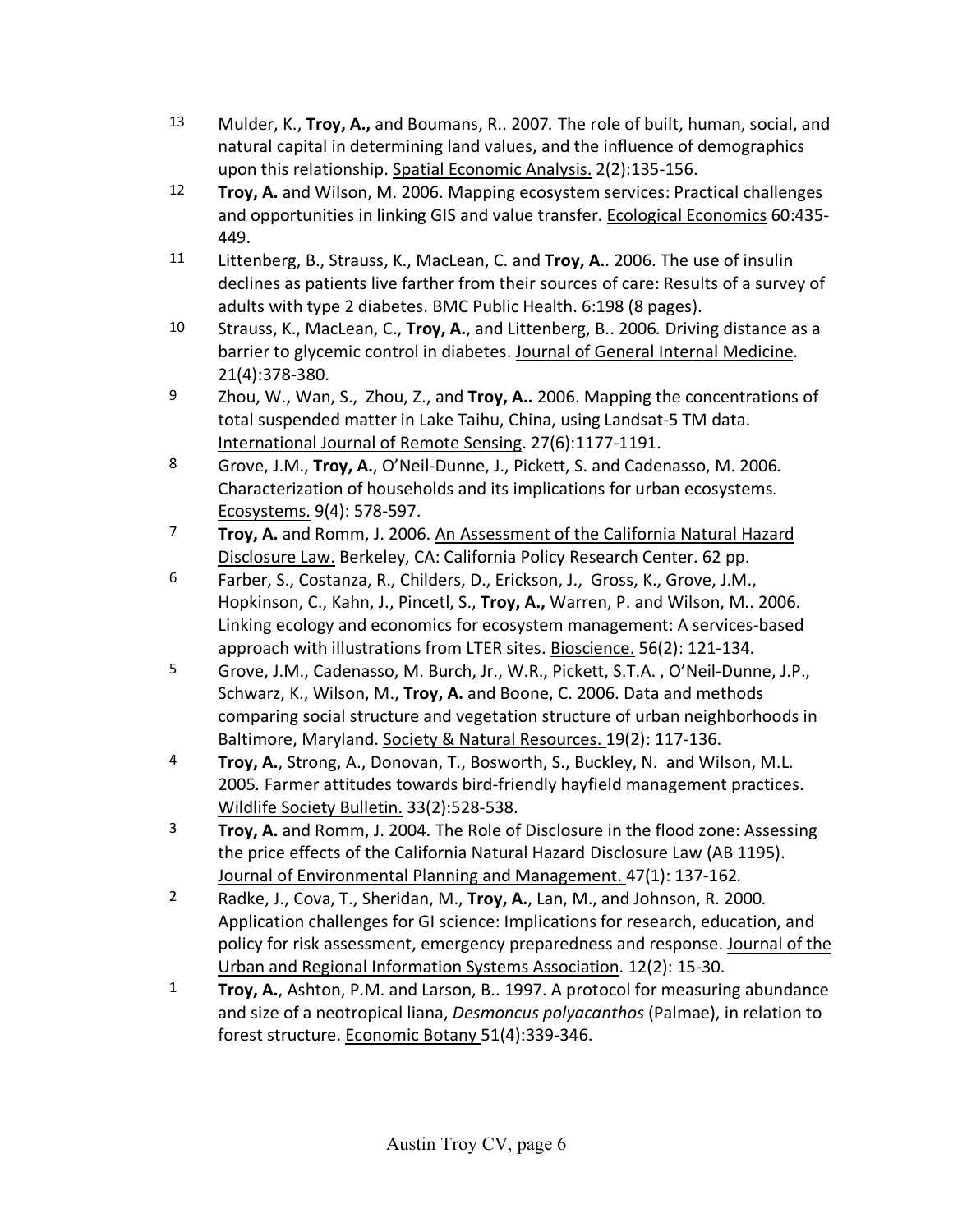### **Peer Reviewed Book Chapters**

- 9 Irwin, E.G., Grove, J.M., Irwin, N., Klaiber, H.A., Towe, C. and Troy, A., 2019. Effects of disamenities and amenities on housing markets and locational choices. *In:* Cadenasso, M. and Grove, J.M. eds. Science for the Sustainable Ci Empirical Insights from the Baltimore School of Urban Ecology. Yale University Press. pp. 92-110.
- 8 Groffman, P.M., Grove, J.M., Locke, D., **Troy, A**., O'Neil-Dunne, J. and Zhou, W 2019. Lawns as Common Ground for Society and the Flux of Water and Nutrients. Science for the Sustainable City: Empirical Insights from the Baltimo School of Urban Ecology. Yale University Press. p.220-235.
- 7 Voigt and **Troy, A.**. 2008*.* Ecological models: Land use modelling. *In* Sven Jorgensen and Brian Fath (eds.), Encyclopedia of Ecology. Elsevier Science. Pp 2126-2132.
- 6 **Troy, A.**. 2008*.* Geodemographic segmentation*. In*: Shenkar, S. and Xiong, H. (eds.), Encyclopedia of Geographical Information Science. New York: Springer-Verlag. Pp.347-355.
- 5 **Troy, A..** 2007. A tale of two policies: California programs that unintentionally promote development in wildland fire hazard zones. *In:* Troy, A. and R. Kenne (eds.), Living on the Edge: Economic, Institutional and Management Perspecti on Wildfire Hazard in the Urban Interface. Amsterdam: Elsevier Science Publishers. Pp. 127-142
- 4 **Troy, A.** and Romm, J.. 2007. The effects of wildfire disclosure and occurrence on property markets in California. *In:* Troy, A. and R. Kennedy (eds.), Living on the Edge: Economic, Institutional and Management Perspectives on Wildfire Hazard in the Urban Interface. Amsterdam: Elsevier Science Publishers. Pp.10 120.
- 3 **Troy, A.**. 2007*.* The evolution of watershed management in the United States. J.Erickson (ed.), Sustainable Watershed Management in Theory and Practice. Amsterdam: Elsevier Science Publishers.
- 2 Ganz, D., **Troy, A.** and Saah, D.. 2007*.* Community involvement in wildfire haza mitigation and management: Community Based Fire Management, Fire Safe Councils and Community Wildfire Protection Plans*. In:* Troy, A. and R. Kennedy (eds.), Living on the Edge: Economic, Institutional and Management Perspecti on Wildfire Hazard in the Urban Interface. Amsterdam: Elsevier Science Publishers. Pp.143-164.
- 1 Wilson, M., **Troy, A.**, and Costanza, R. 2004. The Geography of ecosystem services: Maximizing the value of landscapes in land use conservation. *In*: M. Dietrich and J. van der Straaten (eds). Cultural Landscapes. Dordrecth, Netherlands: Kluwer Academic Publishers. Pp: 69-94.

# **Magazine Publications:**

**Troy, A..** 2012. ["Can America Embrace Biking the Way Denmark Has?"](http://www.slate.com/articles/health_and_science/the_efficient_planet/2012/11/green_wave_can_the_u_s_embrace_biking_like_denmark_has.html) Slate. 11/1/12. **Troy, A..** 2012. Thirsty City. In Places/ Design Observer Magazine. 1/23/12. <http://places.designobserver.com/feature/the-very-hungry-city/32058/>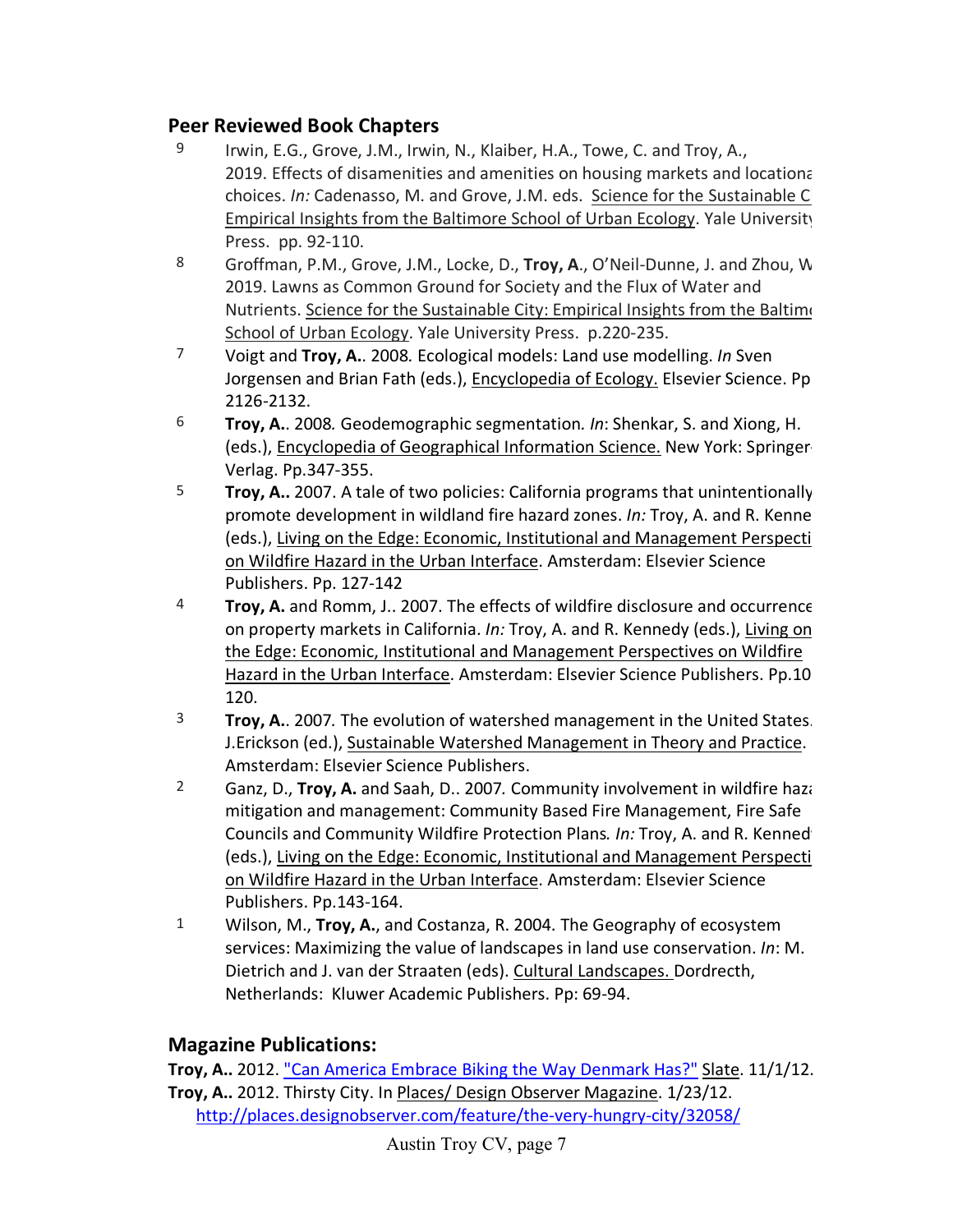**Troy, A..** 2011. Will Energy Efficiency be the New Competitive Advantage for Cities? European Financial Review. 12/14/2011. <http://www.europeanfinancialreview.com/?p=2237>

### **Selected White Papers and Technical Reports**

- Follingstad, G. and **Troy, A.**. 2020. Modeling Future Outdoor Water Demand in Aurora, CO. A report to the Babbitt Center for Land and Water and the Water Research Foundation.
- Simons, G. Poortinga, A., Bastiaanssen, W. Saah, D. **Troy, A.,** Hunink, J., de Klerk, M. , Rutten, M., Cutter, P., Rebelo, L., Ha, L. T. , Nam, V.P. Hessel, T., Fenn, M., Bean, B., Ganz, D. Droogers, P., Erickson, T., and Clinton, N. 2017. On Spatially Distributed Hydrological Ecosystem Services. Future Water. White Paper.
- **Troy, A.,** Moghaddas, J., Gunn, J., Voigt, B., Moody, T. and Saah, D. 2014. An Assessment of Ecosystem Services Valuation on Kamehameha Schools Lands. Kamehameha Schools Land Assets Division.
- Voigt, B., **Troy, A.** and Johnson, G. 2013. Mapping the off-site benefits from protected areas' ecosystem services. For Ontario Ministry of Natural Resources
- **Troy, A.**. 2012. Valuing Maine's Natural Capital. Manomet Center for Conservation Sciences. [https://www.manomet.org/publications-tools/sustainable](https://www.manomet.org/publications-tools/sustainable-economies/valuing-maine%E2%80%99s-natural-capital-full-report)[economies/valuing-maine%E2%80%99s-natural-capital-full-report](https://www.manomet.org/publications-tools/sustainable-economies/valuing-maine%E2%80%99s-natural-capital-full-report)
- **Troy, A.** and Bagstad, K. 2009. Estimating Ecosystem Services in Southern Ontario. A report for the Ontario Ministry of Natural Resources. [\(http://www.mnr.gov.on.ca/en/Business/LUEPS/2ColumnSubPage/279467.html\)](http://www.mnr.gov.on.ca/en/Business/LUEPS/2ColumnSubPage/279467.html)
- **Troy, A.,** Wang, D., Capen, D., O'Neil-Dunne, J. and MacFadden, S. 2007. Updating the Lake Champlain Basin Land Use Data to Improve Prediction of Phosphorous Loading. Lake Champlain Basin Program. Technical Report #54. 121 pp.
- Costanza, R., Wilson, M., **Troy, A.,** Voinov, A., Liu, S., and D'Agostino, J. 2006. The Value of New Jersey 's Ecosystem Services and Natural Capital: Part II, Ecosystem Services. For the New Jersey Department of Environmental Projection. 177 pp. <http://www.nj.gov/dep/dsr/naturalcap/nat-cap-2.pdf>
- **Troy, A.**. 1999. The Property Value Effects of Siting a Natural Gas Power Plant: A Summary of Relevant Studies. California Energy Commission Report.

# **Published Conference Proceedings**

- Keeton, W.S. and **Troy, A.**. 2006. Balancing ecological and economic objectives while managing for late-successional forest structure. Pages 21-33 *In*: L. Zahoyska, (ed.) Ecologisation of Economy as a Key Prerequisite for Sustainable Development. Proceedings of the International Conference, Sept. 22 -23, 2005, Ukrainian National Forestry University, Lviv, Ukraine.
- Wilson, M. and **Troy, A.**. 2005. Accounting for ecosystem services in a spatially explicit format: Value transfer and geographic information systems" *In:* Proceedings of the International Workshop on Benefits Transfer and Valuation Databases, R. Iovanna (ed.). U.S. EPA, Washington DC.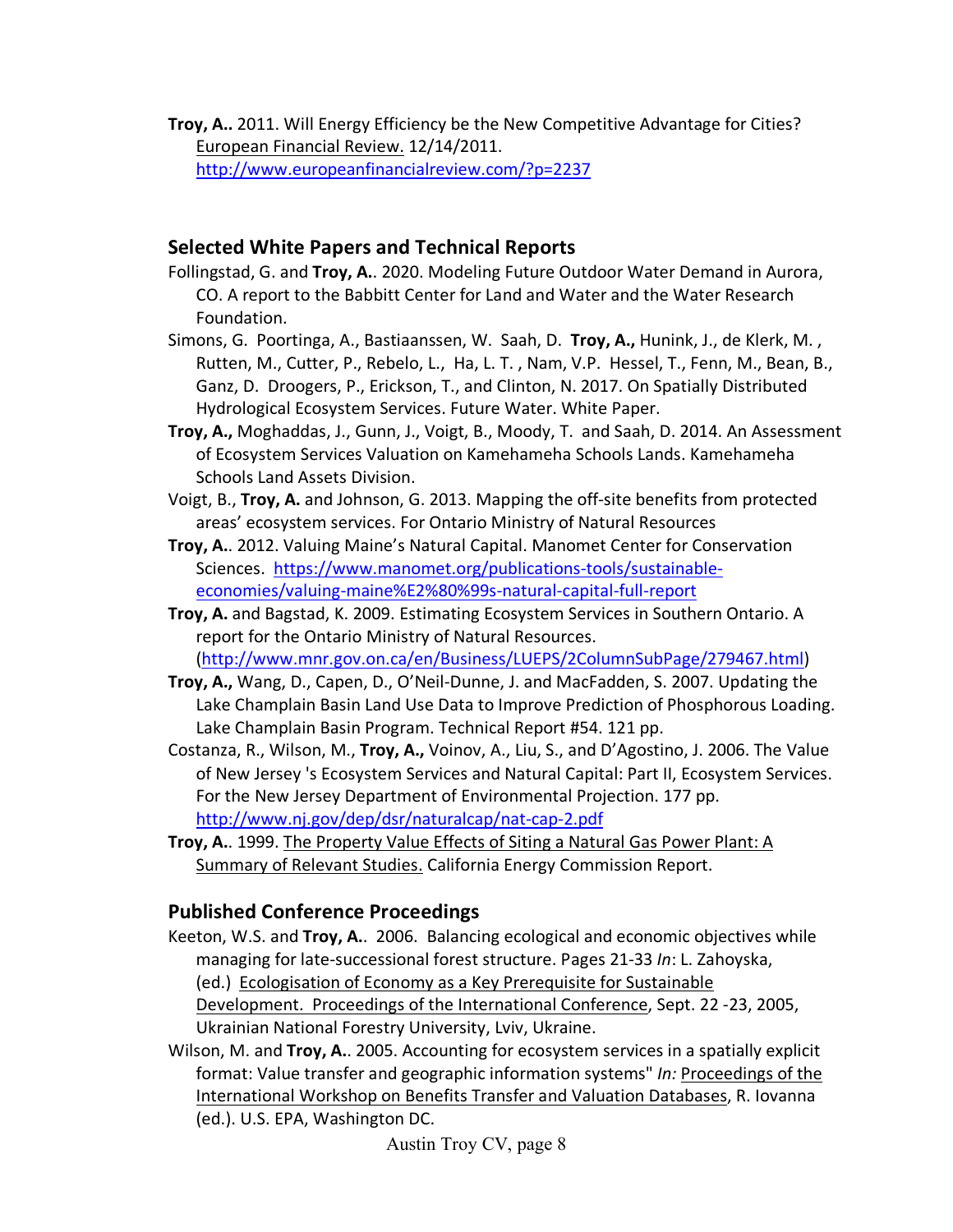**Troy, A.**. 2002. An assessment of the effects of fire disclosure under the California Natural Hazard Disclosure Law. *In*: The Proceedings of the California 2001 Wildfire Conference. University of California, Davis Extension. Pp.252-262.

#### **Miscellaneous Non-Peer Reviewed Publications**

- **Troy, A.** and Zhou, W.. 2007. Creating a parcel level database from high resolution imagery. American Planning Association InfoText (the quarterly newsletter of the Information Technology Division of the APA). Fall 2006: Issue 87.
- **Troy, A.** and R. Kennedy. 2007*.* Introduction: Finding solutions to the urban-wildland interface problem in a changing world. *In:* Troy, A. and R. Kennedy (eds.), Living on the Edge: Economic, Institutional and Management Perspectives on Wildfire Hazard in the Urban Interface. Amsterdam: Elsevier Science Publishers.

# **Press**

### **Press Coverage of Publications and Research**

The Denver Post The Boston Globe The Vancouver Sun Calgary Herald Atlantic Cities (part of The Atlantic Monthly) The Burlington Free Press Grist Planetizen Baltimore Sun Edmonton Journal Regina Leader-Post Victoria Times Colonist Western Planner

### **Press Interviews**

Patt Morrison Show, Southern California Public Radio (KPCC) The Enviro Show, South African Public Radio Midday with Dan Roddicks, Maryland Public Radio (WYPR) Vermont Edition, Vermont Public Radio George Jarkesy Show (nationally syndicated) Where We Live, Connecticut Public Radio (WNPR) The Thirty, WCAX TV

# **Venues for book reviews of The Very Hungry City**

**(**See [www.theveryhungrycity.com](http://www.theveryhungrycity.com/) for text selections) Nature Urban Studies Journal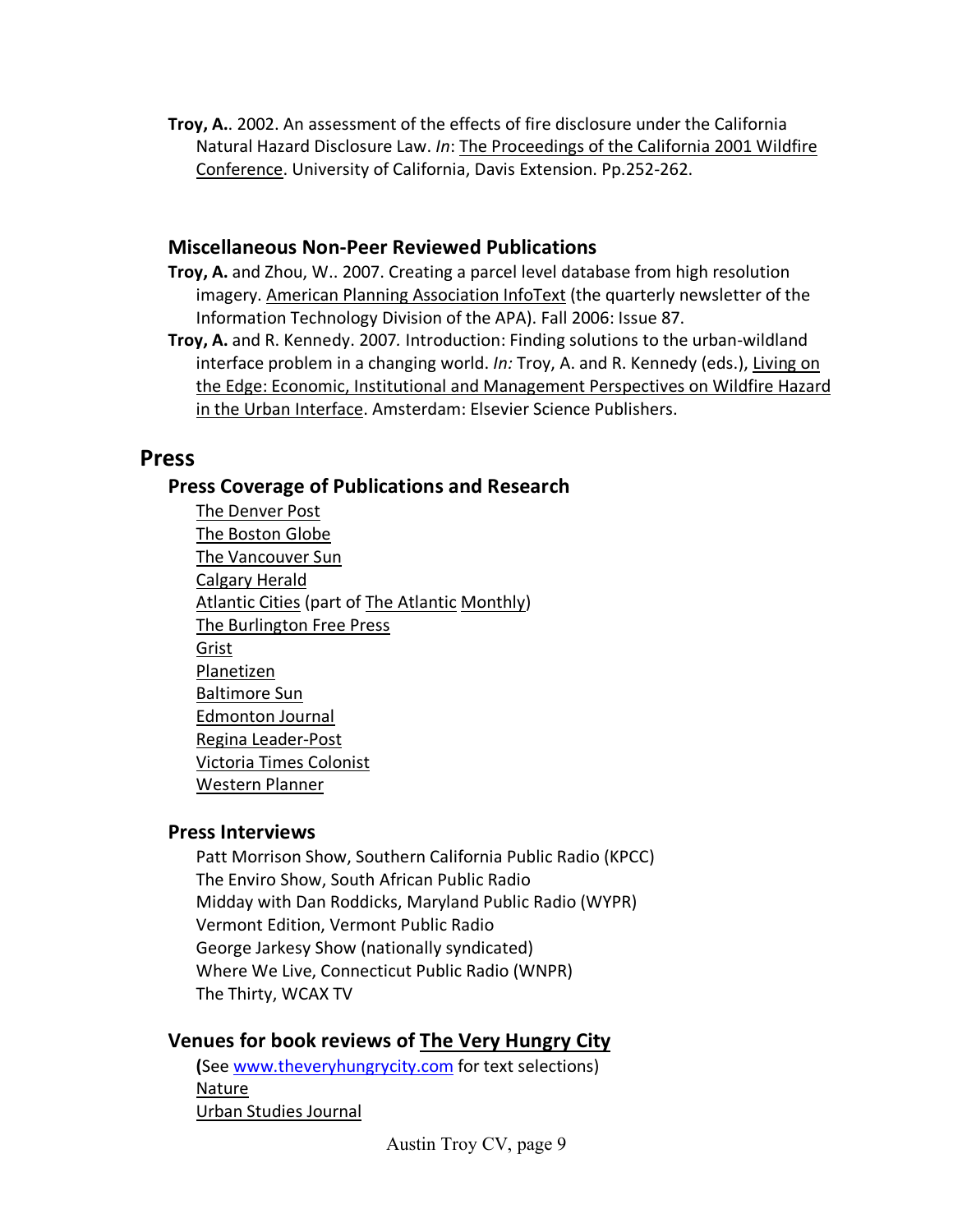The Journal of Urban Affairs Better Cities and Towns The Global Journal The Architect's Journal The Council on Tall Buildings and Urban Habitat Choice Reviews (American Library Association) Landscape Architecture Magazine Civil Engineering Magazine Earth Magazine The American Interest

# **Research Grants and Contracts**

#### **Current**

- NASA. **Troy, A.**, Principal Investigator. 2018-2021. \$354,613. Earth Observation for US Ecosystem Accounting.
- Western Resource Advocates. **Troy, A.**, Principal Investigator. 2021-2022. \$21,650. Enabling Large-Scale Replacement of Non-Essential Turf Project
- National Urban and Community Forestry Advisory Council. **Troy, A.**, Principal Investigator. 2018-2022. \$142,219. Deploying Sensors on Unmanned Aerial Vehicle to Aid in Urban Forest Inventory, Species Identification and Health Monitoring

### **Past**

- National Science Foundation, **A.Troy**, Co-Principal Investigator (Carrie Makarewicz, Lead PI). 2021. \$49,889. Undesigning the redline and reimagining mobility investments to equitably link jobs, affordable housing, and services.
- Design Workshop (as contractor to City of Denver), **Troy, A.**, Lead, 2020-2021, \$10,000. Denver Urban Forest Rules and Regulations Rewrite. Fee for services contract.
- Babbitt Center/Lincoln Institute/ Water Research Foundation, **Troy, A.**, Principal Investigator, 2018-2020. \$52,000 (services contract). Modeling Irrigation from Urban Growth in a Semi-Arid Metropolitan Area
- USDA Forest Service. **Troy, A.**, Principal Investigator. 2016-2018. \$30,000. Research and Development for an Urban Ecological Field Station in the Greater Denver Region.
- Gates Family Foundation. **Troy, A.,** Co-Principal Investigator. 2018-2020. \$35,000. Imagine a Great Region: The Front Range Forum on Growth (charitable foundation gift)
- Denver Housing Authority/ City Craft Ventures (as charitable gift). **Troy, A.**, Principal Investigator. 2016-2018. \$25,000. West Denver Data and Research Fund.
- Colorado Health Foundation. **Troy, A.**, Co-Principal Investigator (Michael Jensen, PI). 2016- 2019. \$430,000. Creating Healthy Places through Transformational Education and Design.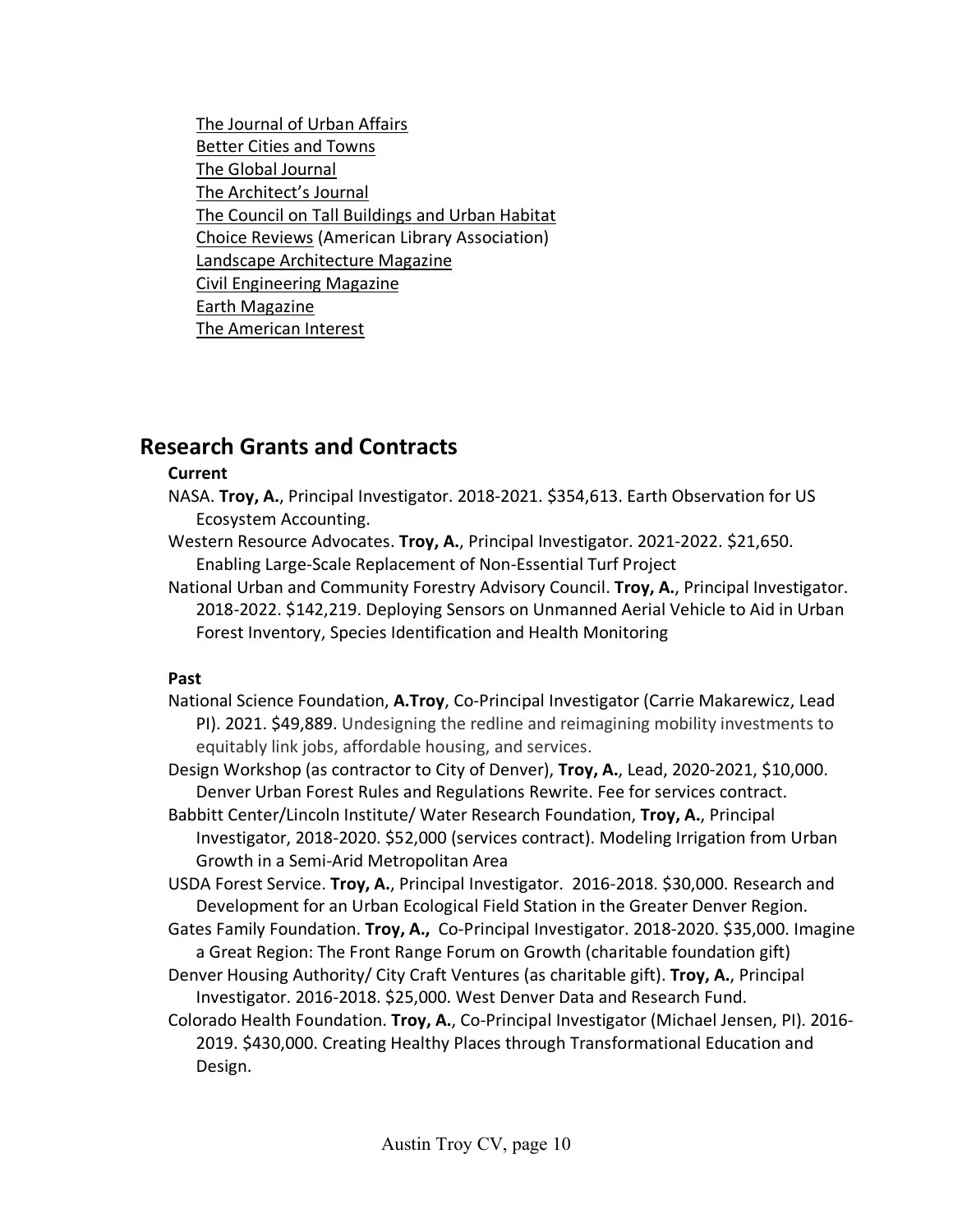- City and County of Denver, Department of Parks and Recreation Division of Forestry. **Troy, A.**, Principal Investigator. 2016-2017. \$37,400 (services contract). Mapping urban tree canopy in Denver.
- USDA Forest Service, **Troy, A.**, Principal Investigator. 2017-2019. \$25,352. Urban vegetation and its relation to flows of energy, water, and social capital.
- USDA Forest Service. **Troy, A.**, Principal Investigator. 2014-2017. \$92,000.Analysis of urban metabolism as it relates to the built form, environmental design, and population characteristics of cities.
- Denver Regional Council of Governments. **Troy, A.,** Co-investigator; Benoy Jacob, PI. 2014- 2015. \$76,850. Outcome Assessment and Knowledge Sharing.
- Vermont Agency of Transportation Research Advisory Council. **Troy, A.**, former Principal Investigator\*. 2012-2013. \$89,470. Development of GIS Tools to Optimize Identification of Road Segments Prone to Flood Damage.
- US Department of Transportation, Commercial Remote Sensing Division. **Troy, A.,** former Principal Investigator\*. 2012-2014. \$371,750 in direct funds plus \$382,630 in private sector cost share. Rapid Exploitation of Commercial Remotely Sensed Imagery for Disaster Response & Recovery.
- University of Vermont Transportation Center. **Troy, A.,** Principal Investigator. 2007-2013. \$371,747 (in direct funds). Integrated Land-Use, Transportation and Environmental Modeling: Complex Systems Approaches and Advanced Policy Applications.
- National Science Foundation. **Troy, A.,** Co-Investigator (Jeff Frolik, Lead PI). \$162,315. 2012- 2013. MRI: Acquisition of a 3D Terrestrial Laser Scanner for the Temporal-Morphological Study of Manmade and Natural Structures.
- USDA Forest Service cooperative agreement. **Troy, A.**, Principal Investigator\*\*. 2011- 2016. \$50,000. Assessment of the relationships among social groups, land management, and vegetation structure and processes in urban and urbanizing areas
- USDA Forest Service cooperative agreement. **Troy, A.**, Principal Investigator. 2011-2013. \$11,500. Assessment of the relationships among social groups, land management, and vegetation structure and processes in urban and urbanizing areas—Bridge Grant.
- NSF EPSCoR, **A Troy,** Co-Investigator (J. Van Houton Lead-PI), 2011-2016. \$20,000,000. Adaptation to Climate Change in the Lake Champlain Basin.
- US Department of Transportation. **A Troy,** Co-principal Investigator (Lead PI: Lisa Aultman-Hall). 2005-2013. \$17,110,500. *UVM National Transportation Center Grant*.
- USDA Forest Service cooperative agreement. **A Troy,** Principal Investigator. 2010- 2012. \$25,000. Ecological Mapping in Social Transition Zones.
- USDA-CSREES. **Troy, A.,** Co-Investigator (PI: Allan Strong). 2009-2013. \$381,914. Landscape context as a framework to quantify the multifunctionality of agricultural systems in the Northeast.
- US Geological Survey. **A Troy**, Principal Investigator. 2011-2012. Ecosystem Services Valuation Pilot. \$76,730.
- USDA Forest Service cooperative agreement. **Troy, A.**, Principal Investigator. 2006-2011. \$423,000. Development of advanced spatial analyses for examining the relationships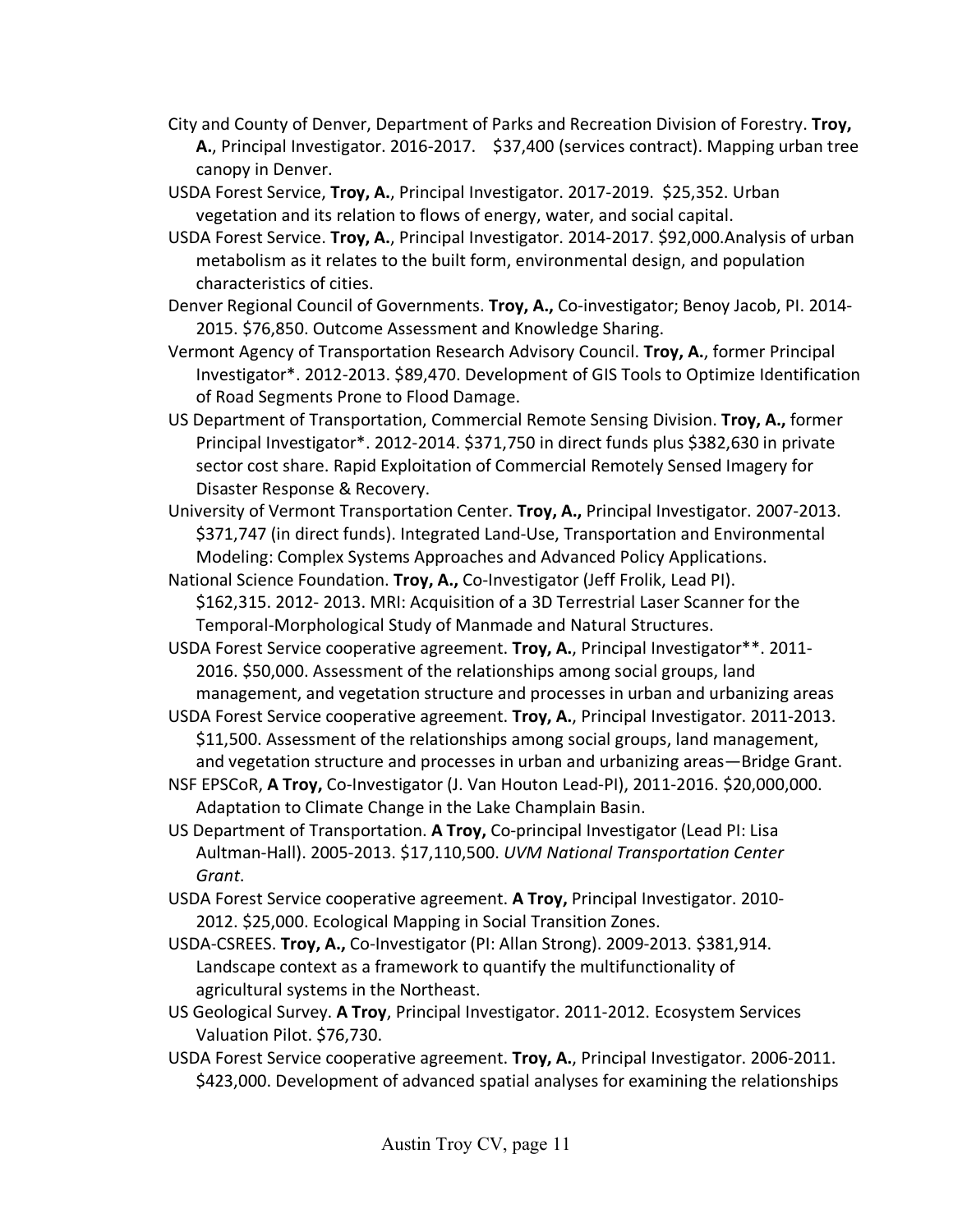among social groups, land management, and vegetation structure and processes at the parcel level in urban areas.

- McIntire-Stennis Research Grant. **A Troy,** Principal Investigator. 2009-2012. \$67,937. Predicting Exurban Land Use Change, Forest Fragmentation and Functional Connectivity in Vermont at Multiple Spatial Scales
- National Science Foundation Human Social Dimensions Program. **Troy, A.**, Principal Investigator of UVM subaward (Cross-Institution Project PI: Christopher Boone, Arizona State University). \$161,332 (subaward amount). 2006-2011. A Longitudinal Analysis of the Social Dynamics of Environmental Equity in Baltimore.
- Northeastern States Research Cooperative. **Troy, A.**, Principal Investigator.2008-2011. \$75,497. Analysis of the drivers of urban growth and second home development in the Northern Forest Region of Vermont.
- Northeastern States Research Cooperative. **Troy, A.**, Principal Investigator. 2006-2009. \$69,931. Functional Classification of Land Use across the Urban-Rural Gradient to Support Watershed Planning in the Northern Forest.
- US Department of Transportation, Federal Highway Administration. **Troy, A.**, Principal Investigator. 2006-2009. \$250,500. Dynamic Transportation and Land Use Modeling.
- Lincoln University. **Troy, A.**, Principal Investigator. 2007-2009. \$34,633. Ecosystem Services and Sustainable Agriculture.
- National Science Foundation Biocomplexity and the Environment Program. **Troy, A.**, Principal Investigator of UVM subaward (Cross-Institution Project PI: Steward Pickett, Institute for Ecosystem Studies). 2005-2007. \$161,000 (subaward amount). Feedbacks between Complex Ecological and Social Models: Urban Landscape Structure, Nitrogen Flux, Vegetation Management, and Adoption of Design Scenarios.
- USDA Forest Service cooperative agreement. **Troy, A.**, Principal Investigator. 2006-2008. \$80,000. Application of the Forest Stewardship Program's Spatial Analysis Project to Urban Areas Integrated with the Forest Opportunity Spectrum.
- Gordon and Betty Moore Foundation. **Troy, A.,** Co-Principal Investigator (PI: Robert Costanza). 2006-2007. \$800,000. Ecosystem Services: Dynamics, Modeling and Valuation to Facilitate Conservation.
- Lake Champlain Basin Program. **Troy, A.**, Principal Investigator. 2005-2006. \$63,000. Update of Lake Champlain Basin Land Use Data and Nonpoint Source Phosphorus Loading Analysis.
- USDA McIntire-Stennis Program **Troy, A.**, Principal Investigator. 2004-2007. \$71,500. Development of an Object-oriented Framework for Classifying and Inventorying Human-dominated Forest Ecosystems.
- USDA Forest Service cooperative agreement. **Troy, A.**, Principal Investigator. 2005-2006. \$22,000. GIS Tools for Applying the Forest Opportunity Spectrum (FOS) Framework for Urban & Community Forestry.
- State of New Jersey. **Troy, A.**, Co-Principal Investigator (PI: Robert Costanza). 2004-2005. \$160,000. Valuing New Jersey's Natural Capital and Ecosystem Services.
- Vermont Forum on Sprawl. **Troy, A.**, Principal Investigator. 2005-2006. \$6,920. Assessing Trends in Urban Growth and Residential Density in Vermont using Geographic Information Systems.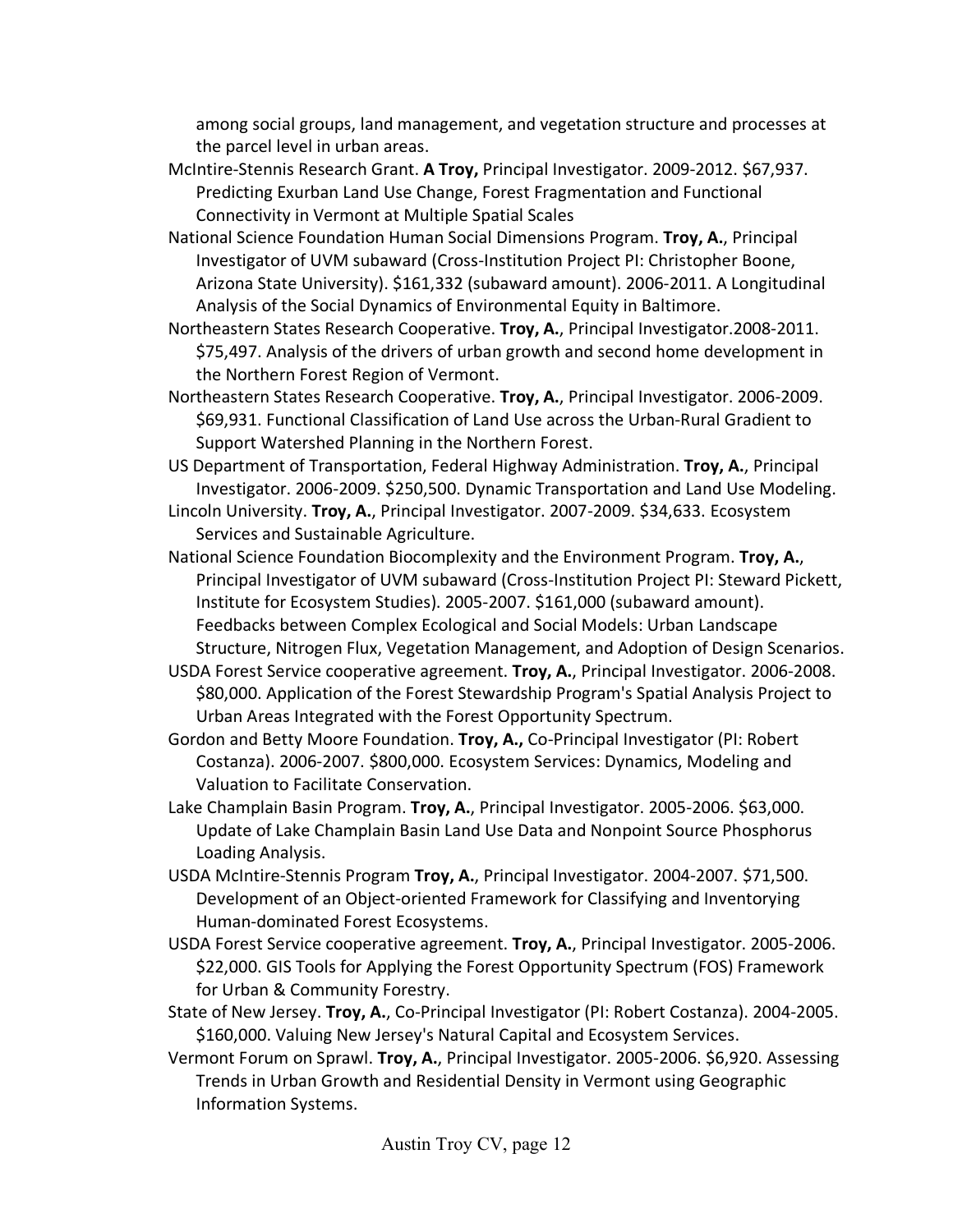- Northeastern States Research Cooperative. **Troy, A.**, Principal Investigator. 2003-2005. \$34,376. Development of Functional Ecological Indicators of Suburban Sprawl for the Northeastern Forest Landscape.
- USDA National Research Initiative (NRI) Program. **Troy, A.**, Co-Principal Investigator (PI: Allan Strong). 2003-2006. \$300,000. Hayfields as Sustainable Habitat for Grassland Bird Populations: Ecological and Economic Impacts of Bird-friendly Hay.
- USDA Forest Service cooperative agreement. **Troy, A.**, Principal Investigator. 2004-2006: \$20,500. An Analysis of Housing Markets and the Environment in Baltimore, MD.
- USDA Forest Service cooperative agreement. **Troy, A.**, Principal Investigator. 2003-2006. \$18,000. Typology of Urban and Community Forests and Green Space for Watershed 263 and Baltimore City.
- USDA Forest Service cooperative agreement. **Troy, A.**, Principal Investigator. 2003-2006. \$10,000. Spatial Analysis of Urban Ecological and Social Data for the Baltimore Ecosystem Study.
- US EPA Watershed Classification Program. **Troy, A.**, Co-Principal Investigator (PI: Mary Watzin). \$664,000. Linking Land Use Change, Stream Geomorphology, and Aquatic Biodiversity in a Hierarchical Classification Scheme.
- Northeastern States Research Cooperative. **Troy, A.**, Co-Principal Investigator (PI: Therese Donovan). 2002-2004. \$186,500. Land Use Change in Northern Forests: Assessments and Recommendations for Conserving Biodiversity.
- Northeastern States Research Cooperative. **Troy, A.**, Co-Principal Investigator (PI: Mary Watzin). 2002-2004. \$200,000. Linking Land Use Change, Stream Geomorphology, and Aquatic Integrity in Changing Forested Landscapes.
- USDA McIntire-Stennis Research Grant. **Troy, A.**, Principal Investigator. 2002-2005. \$39,000. A Model for Simulating Forest Fragmentation Due to Suburban Development in Vermont.
- USDA Forest Service. **Troy, A.**, Principal Investigator. 2002. \$4,500. Summer Data Collection Mini-Project for the Baltimore Ecosystem Study.
- Vermont Monitoring Cooperative Research Grant. **Troy, A.**, Co-Principal Investigator (PI: Cecilia Danks). 2002-2003. \$5,000. Economic and Institutional Feasibility of the Vermont Forest Ecosystem Management Demonstration Project.
- USDA CSREES-IFAFS (Cooperative State Research, Education, and Extension Service, Initiative for Future Agriculture and Food Systems ) Research Grant. **Troy, A.**, Co-Principal Investigator (Allan Strong, PI). 2001-2003. \$100,000. Hayfields as Sustainable Habitat for Grassland Bird Populations: Ecological and Economic Impacts of Bird-friendly Hay.
- California Policy Research Center Grant. **Troy, A.**, Co-Principal Investigator (PI: Jeff Romm). 1999-2000. \$35,000. An Assessment of the California Natural Hazard Disclosure Law.
- \*PI status on grant transferred to UVM personnel at time that I left UVM

#### **Past fellowships and scholarships**

Lincoln Institute of Land Policy Doctoral Dissertation Fellowship. 1999-2000. Environmental Science, Policy and Management Departmental Assistantship, Fall 1998.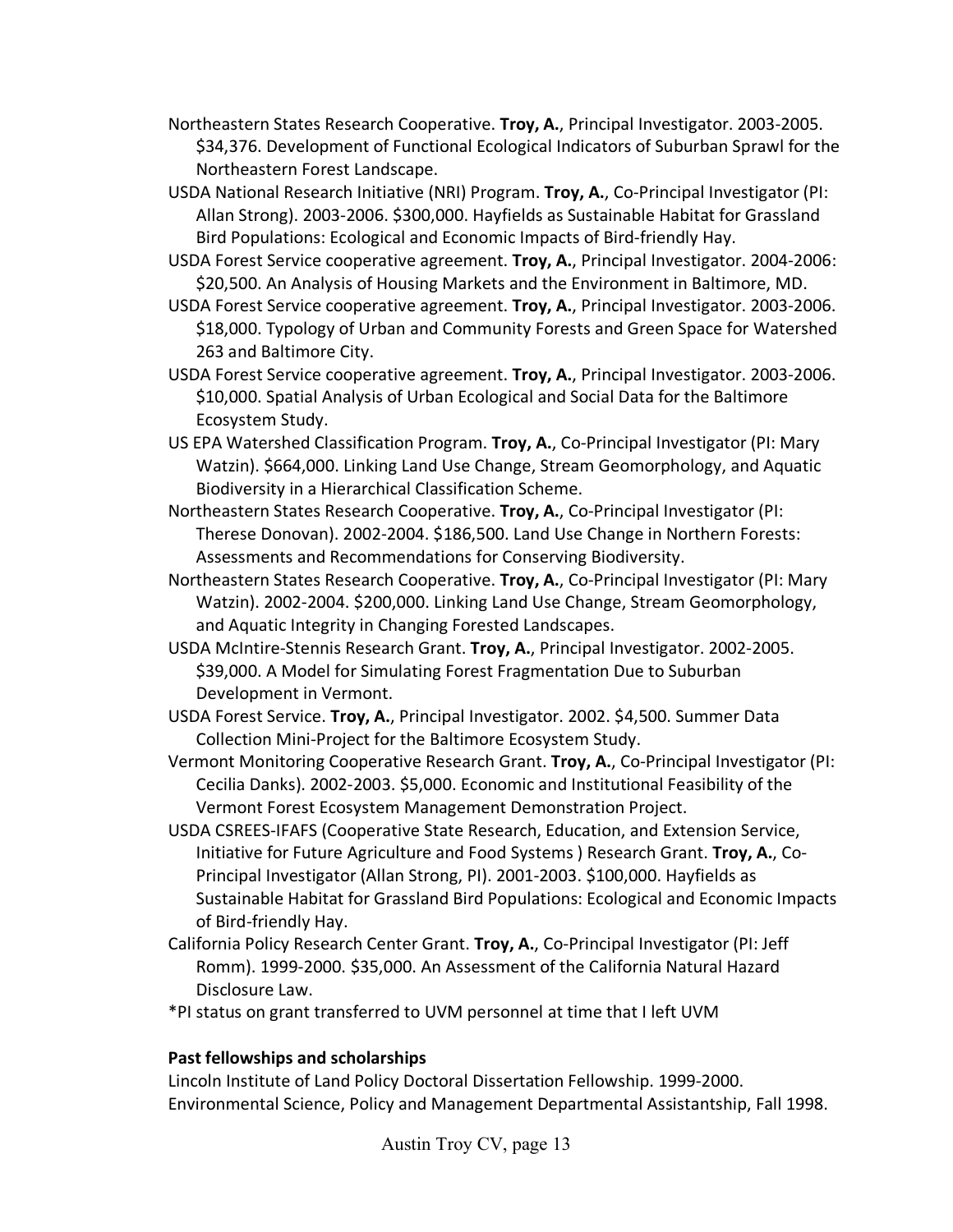Environmental Science, Policy and Management Departmental Fellowship, 1997-98. Foreign Language Area Scholarship at U.C. Berkeley, 1996-97. Gilman Ordway Scholarship, Yale School of Forestry and Environmental Studies, 1994-95.

# **Presentations and Meetings**

# **Invited Presentations, Webinars and Panels:**

- A Spatial Analysis of Factors Influencing Structure Loss and Survival Resulting from the 2018 Camp Fire. For Forest Guild National Webinar Series. February 2020. Imagine a Great Database. Presented to Piton Foundation/Shift Research Lab Mile High Data Day. 2019. Arvada, CO.
- Microscale determinants of residential water use in the greater Denver area. Webinar given to the California State Water Resources Control Board Water Boards working group. April 2019
- Mapping Tree Canopy, Tree Shade and Heat in Denver. Mayor's Sustainability Summit, Denver, CO, November 2018.
- Hot Town, Data in the City, Design Workshop. May 2018.
- Crime and Environmental Design. American Society and Landscape Architects Denver Chapter "Fireside talk." December 2017.
- How Urban Tree Canopy Regulates Microclimate and Urban Heat Islands: A Study from Denver and Baltimore. USDA Forest Service Webinar, January 2016.
- Approaches to developing urban sustainability metrics and performance indicators. Western Planners Conference, Laramie, WY, August 2015
- The relationship between environmental design and crime. Western Planners Conference, Laramie, WY, August 2015
- Best practices for sustainable planning and management of impaired urban watersheds. AmeriCorps VISTA Conservation Legacy Program. Regis University, Denver, CO, May 2015.
- Urban Energy Metabolism: Causes, consequences and solutions for hungry cities. Invited talk at Ohio University, Athens, OH, April 2015.
- The relationship between crime and urban environmental design. Invited webinar for "Green Infrastructure, Climate, and Cities," Drexell University/ Consortium for Climate Risk in the Urban Northeast (CCRUN). October 2014.
- Urban Energy Metabolism, Sustainable Communities, and Economic Competitiveness. TEDx Mid-Atlantic talk, Washington, DC, October 25, 2013.
- The Very Hungry City: What urban energy metabolism means for sustainability and competitiveness. Keynote address to Baltimore Ecosystem Study Annual Meeting. Baltimore, MD, October 22, 2013.
- The Urban Transportation Energy Appetite: Why Some Cities Are Hungrier Than Others. Urban Dialogue on Critical Environmental Issues. Invited symposium speaker at Yale University School of Forestry and Environmental Studies. January 18, 2013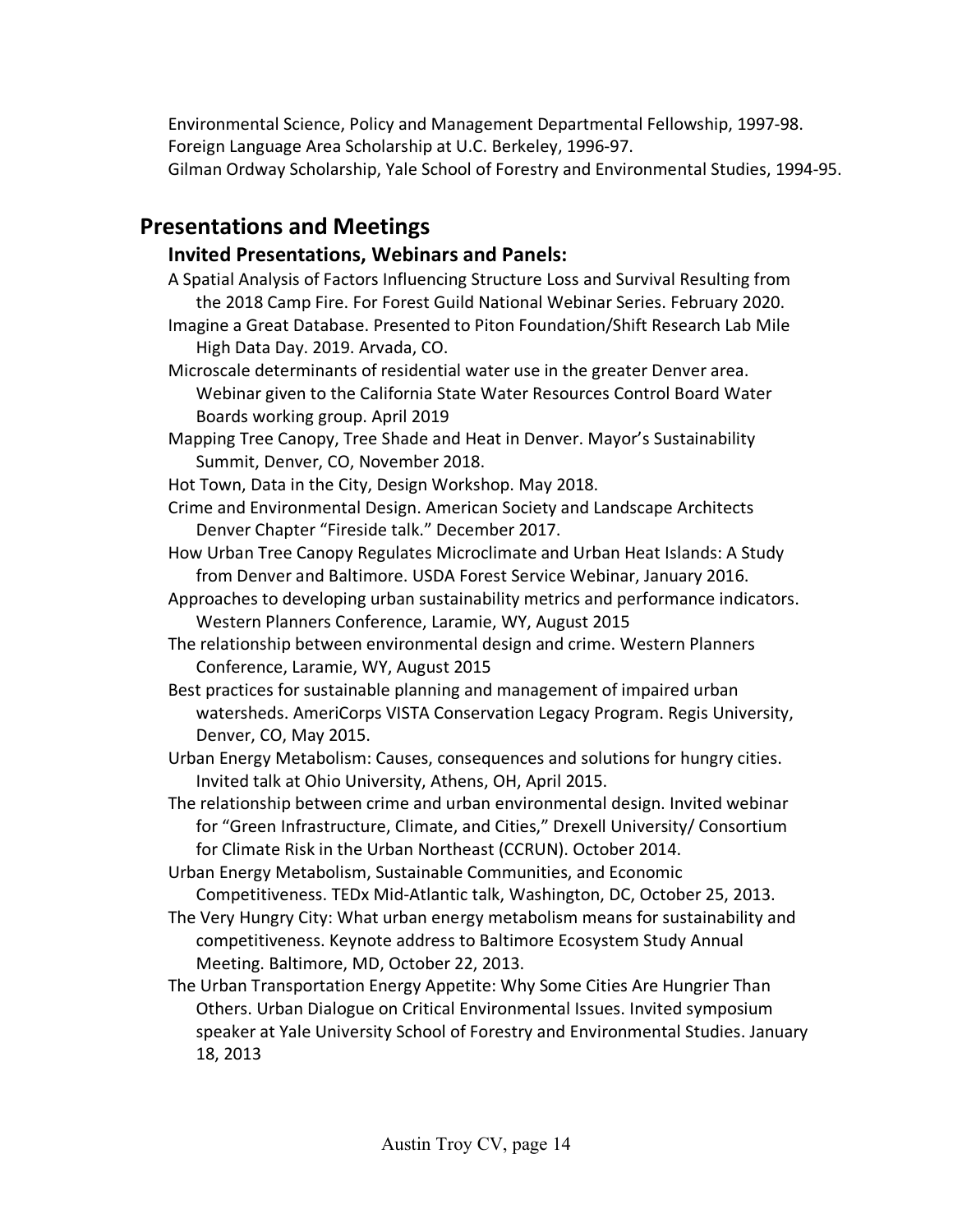- Sustainability and the City: The Shape of Things to Come. Yale University School of Forestry and Environmental Studies Symposium. One of four invited panelists. October 20, 2012.
- Urban Energy Metabolism, Sustainable Communities, and Economic Competitiveness. Invited keynote speaker for Yale School of Forestry and Environmental Studies reunion and associated symposium. New Haven, CT. October 19, 2012.
- The Transportation-Energy-Land Use Connection. Invited speaker for Environmental Studies seminar. Middlebury College. September 27, 2012.
- Urban Energy Metabolism, Sustainable Communities, and Economic Competitiveness. Featured speaker. Yale Club of New York City. June 2012.
- A review of non-market valuation methods underpinning ecosystem service valuation tools. Businesses for Social Responsibility, Webinar. June 2012.
- The relationship between trees and crime across an urban-rural gradient in greater Baltimore. Alliance for Community Trees. Webinar. June 2012.
- Transportation energy, peak oil and climate change. Vermont House of Representatives Climate Caucus. March 2012.
- Urban Energy Metabolism, Sustainable Communities and Economic Competitiveness. Keynote address. Sustainability and the City Symposium, McGill University, March 2012.
- Analysis of the drivers of urban growth and second home development in the Northern Forest Region of Vermont (with Brian Voigt). Forest Guild Webinar. March 2012.
- Reflections on rising energy prices from The Very Hungry City. Association of Corporation Counsels Energy Committee Webinar. March 2012.
- Seeing the Pattern for the Pixels: Extracting Meaning from Massive Spatial Data Sets. TEDx Talk, University of Vermont, October 2011.
- Challenges and opportunities for using ecosystem service valuation in protected areas management. Invited Webinar presentation to Ontario Ministry of Natural Resources, March 2010
- Results of an ecosystem services valuation for southern Ontario. Invited presentation to Ontario Ministry of Natural Resources, Toronto, ON, June 2009.
- Integrating water quality into the planning process using a land use simulation model. Presented to EPSCoR Water Workshop, Burlington, VT. November 2008.
- One amazing classroom: a UVM course works to make New York greener. (with Morgan Grove and Dan Erickson). New York City. UVM Alumni Association meeting. November 2008.
- Developing an integrated land use, transportation, and environmental quality simulation model for Chittenden County. Vermont Monitoring Cooperative Annual Meeting. October 2008.
- Implementing an integrated land use-transportation-environmental quality simulation model for Chittenden County. UVM Department of Computer Science Seminar Series. October 2008.
- Modeling Land Use Change in Chittenden County, VT using UrbanSim (with Brian Voigt). Planners' Lunch for the Chittenden County Metropolitan Planning Organization. September 2007.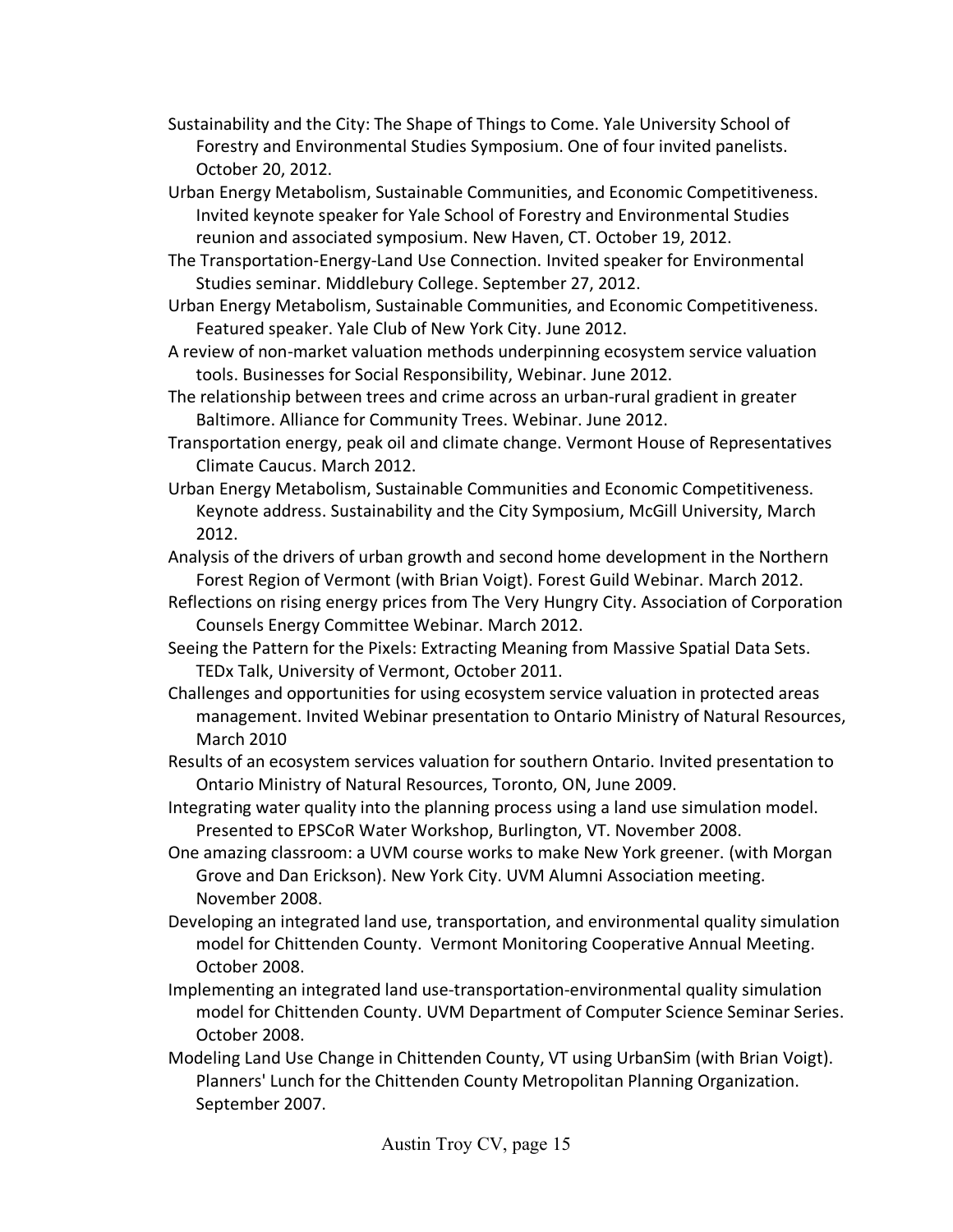- Integrating Ecosystem Service Valuation and Simulation Modeling for Environmental Management Decision Support. Presentation to the Ontario Ministry of Natural Resources in Peterborough, Canada. September 2007.
- Using Next Generation Decision Support Tools for Growth Planning in La Plata County. Presentation to meeting of local and county government in Durango, CO. July 2007.
- Modeling Land Use Change in Chittenden County, VT. Land Use Modeling Workshop sponsored by Vermont Agency of Transportation. August 2006.
- Spatial Dynamics of Urban Vegetation Baltimore, MD. Ecological Complexity and Ecosystem Services: Opportunities for China-US Collaboration; 2nd international workshop. Burlington, VT. October 2005.
- State of the Lake Workshop. Lake Champlain Basin Program. Participated in invited panel. Plattsburg, NY. March 2005.
- Land Use Change Analysis in Vermont. Lake Champlain Basin Program meeting on land use and land cover mapping. Burlington, VT. October, 2004.
- Projects of the University of Vermont Spatial Analysis Lab. Northeastern Forest Resource Planners Association meeting. Burlington, VT. September, 2004.
- Quantifying Spatial Variability in the Valuation of Urban Environmental Amenities. Ecological Complexity and Ecosystem Services: Opportunities for China-US Collaboration; $1^{st}$  international workshop. Beijing, China. May 2004.
- Analyzing Spatial Nonstationarity in Multivariate Relationships with Geographically Weighted Regression. UVM Math and Statistics Department. March 2004.
- New GIS Technologies for Forestry: From the Micro to the Macro. Invited presentation at Society of American Foresters Green Mountain Division Winter Meeting. Montpelier, VT. January 2003.
- Comments on N. Edward Coulson and Robin M. Leichenko's paper, Historic Preservation and Neighborhood Change. Presented at invited workshop entitled Analysis of Urban Land Markets and the Impact of Land Market Regulation. Lincoln Institute of Land Policy. Cambridge, MA. July 2002.

# **Conference Presentations and Posters**

- Troy A. and G. Follingstad. Green and Leafy: trees, grass and yard irrigation in a semidesert. Rocky Mountain Land Use Institute Conference. 2020.
- Troy A. An introduction to the Denver Urban Field Station. Rocky Mountain Land Use Institute Conference. 2020
- Troy A. Governance and Stewardship for the WUI: A review for the US Forest Service's upcoming National Assessment. Rocky Mountain Land Use Institute Scholar's Workshop. 2020.
- Troy, A., J Moghaddas, S. Romsos, and D. Saah. A spatial analysis of factors influencing structure loss and survival resulting from the 2018 Camp Fire. 8th International Fire Ecology and Management Congress, Tucson, AZ. 2019.
- Troy, A., Taylor, R., Heris, M. and Follingstad, G. Thirsty Landscape. Association of Collegiate Schools of Planners Conference, Denver 2017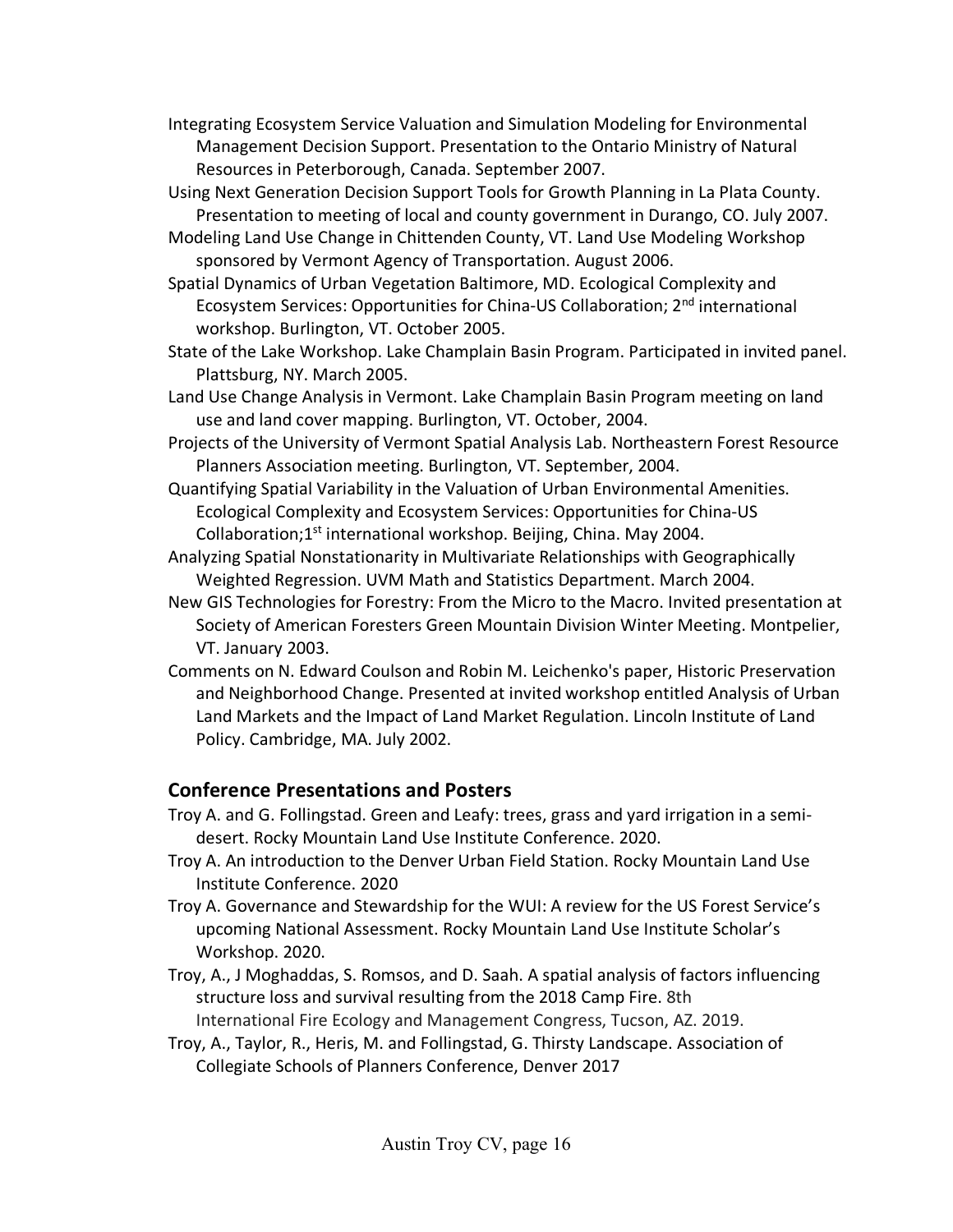- Troy, A. and Rosenlieb, E. Oct 2016. Analyzing the effects of green investments on localized crime using a difference-in-differences approach. Association of Collegiate Schools of Planners. Portland, OR.
- Troy, A and Johnson, G. Dec 2016. A framework for categorizing the spatial delivery of ecosystem services. A Conference on Ecosystem Services. Jacksonville, FL.
- Troy, A, Taylor, R and Heris, M.Nov 2015. How Urban Tree Canopy Regulates Microclimate and Urban Heat Islands: A Study from Denver and Baltimore. Partners in Community Forestry Conference. Denver, CO
- Troy, A., Littenberg, B. and Bonnell, L. October 2015. Environmental determinants of energy balance. Association of Collegiate Schools of Planners. Houston, TX
- Troy, A., Piro, R and Knott, J. September 2015. Developing and employing performance measures for urban sustainability. American Planning Association –Colorado Chapter meeting. Steamboat Springs, CO.
- Troy, A. December 2014. The challenge of applying the ecosystem services framework across the settlement spectrum. A Conference on Ecosystem Services (ACES), Washington DC.
- Troy, A. October 2014. Urban Environmental Design and Crime: A Data Analysis from Multiple Cities. Association of Collegiate Schools of Planning. Philadelphia, PA.
- Troy, A. June 2013. The Urban Transportation Energy Appetite. US Society for Ecological Economics Conference, Burlington, VT
- Troy, A. June 2013. The Water-Energy Connection in Western American Cities. US Society for Ecological Economics Conference, Burlington, VT
- Troy, A. August 2011. What Denmark did right: An assessment of the determinants of successful bicycle culture and infrastructure. Ecocities Conference.
- Troy, A. August 2011. The water-energy connection in Western American Cities.. Ecocities Conference.
- Troy and K. Bagstad. December 2010. Estimating Ecosystem Service Values in Southern Ontario. A Conference on Ecosystem Services, Phoenix, AZ
- Troy and Grove, J.M.. October 2010. Relationships between Vegetation and Crime in the Baltimore Metro Region. Baltimore Ecosystem Study Annual Meeting, Baltimore County, MD
- Troy and Grove, J.M.. June 2008. The interactive effect of parks and crime on property values in Baltimore, MD. International Symposium on Society and Resource Management, Burlington, VT.
- Troy and M Grove. October 2007. The interactive effect of parks and crime on property values in Baltimore, MD. Baltimore Ecosystem Study Annual Meeting, Baltimore, MD.
- Troy , Grove, J.M., O'Neil-Dunne, J., Cadenasso, M. and S.T.A. Picket. April 2007. Predicting opportunities for greening and vegetation patterns on urban private land. Association of American Geographers Annual Meeting. San Francisco, CA.
- Troy. July 2005. Valuation of urban vegetation in Baltimore, MD. US Society of Ecological Economics Conference, Tacoma, WA.
- Troy. July 2004. A nonstationary approach to ecosystem service valuation: the importance of spatial dependence in urban amenity valuation. International Society of Ecological Economics Biennial Conference, Montreal, QC.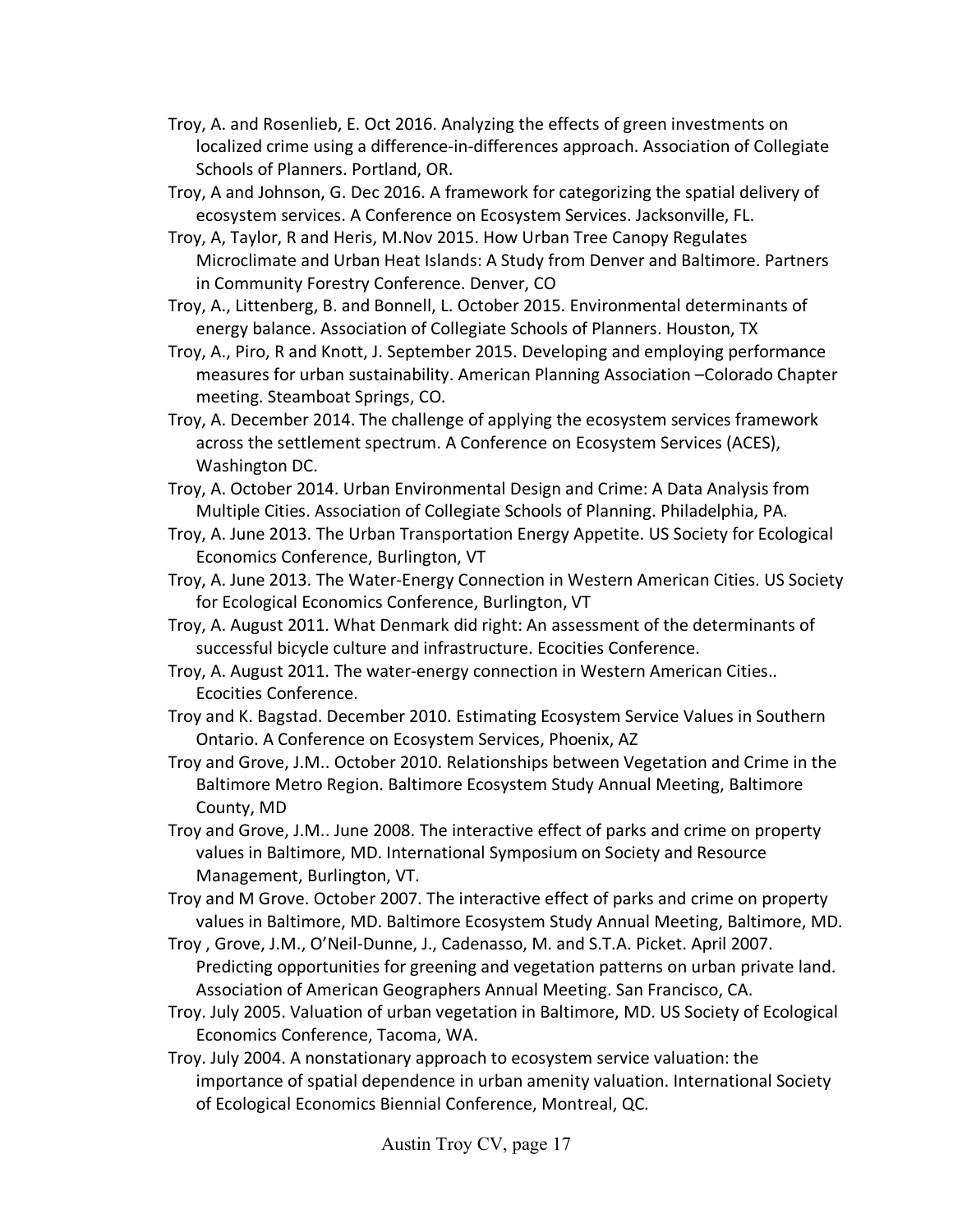- Troy. July 2004. The economics of urban green space: treating natural capital as a productive asset. Sustainable Communities Conference, Burlington, VT.
- Troy. Oct 2003. A Methodology for Assessing Spatial Non-stationarity in Ecosystem Service Values. Baltimore Ecosystem Study Annual Meeting, Baltimore, MD.
- Troy. Sept. 2003. A Methodology for Assessing Spatial Non-stationarity in Ecosystem Service Values. Poster. NSF Long Term Ecological Research Network Conference, Seattle, WA.
- Troy and Grove, J.M.. May 2003. An ecological economic framework for characterization of social and economic patches. US. Society for Ecological Economics Conference.
- Troy and Romm, J.. June 2002. The Role of Disclosure in the Flood Zone. Conference paper presented at the Second World Congress of Environmental and Resource Economists.
- Troy and Romm, J.. October 2001. An Assessment of the Effects of Fire Disclosure Under the California Natural Hazard Disclosure Law. 2001 California Wildfire Conference.
- Troy. Feb. 2001. The Effects of Natural Hazard Disclosure Policies on California Property Markets. Conference paper, presented to the Western Regional Science Association (received honorable mention as one of top five submissions).
- Troy. Nov. 2000. The Effects of Natural Hazard Disclosure Policies on California Property Markets. Conference paper, presented to the Association of Collegiate Schools of Planning Conference.
- Troy. June 2000. Assessing the Effects of Natural Hazard Disclosure on Property Markets Using a Spatial Hedonic Analysis. Conference paper, presented to the University Consortium on GIS Summer Assembly (one of top five finalists for best paper).
- Troy, M. Lan, and D. Ganz. June 1999. A Fire Risk Mitigation Model for Strawberry Canyon using GIS and FARSITE. Conference poster presented to the University Consortium on GIS Summer Assembly (first prize winner).

# **Invited Expenses-Paid Workshops :**

- Trees and Crime Research Summit. USDA Forest Service. 2 day expenses paid workshop. Philadelphia, PA. January 2015.
- Ecosystem Service: Charting a Path to Sustainability. National Academies Keck Futures Initiative. 3-day workshop/conference with competitive application process and funded travel. Irvine, CA, November 2011.
- Understanding, Valuing, and Managing Dynamic Ecosystem Services under Stress: Synthesizing across the LTER Network. At the National Center for Ecological Analysis and Synthesis. Two one week expenses-paid workshops, Santa Barbara, CA, June, 2004 and June 2005.
- Ecological Complexity and Ecosystem Services: Opportunities for China-US Collaboration. Organized through Arizona State University and sponsored by the National Science Foundation and the Chinese Academy of Sciences. Two week expenses-paid workshop in China, May-June 2004. Participated in pre-planning workshop in Tempe, AZ in April 2003. Helped organize symposium for reciprocal visit of Chinese delegation to US at UVM in October 2005.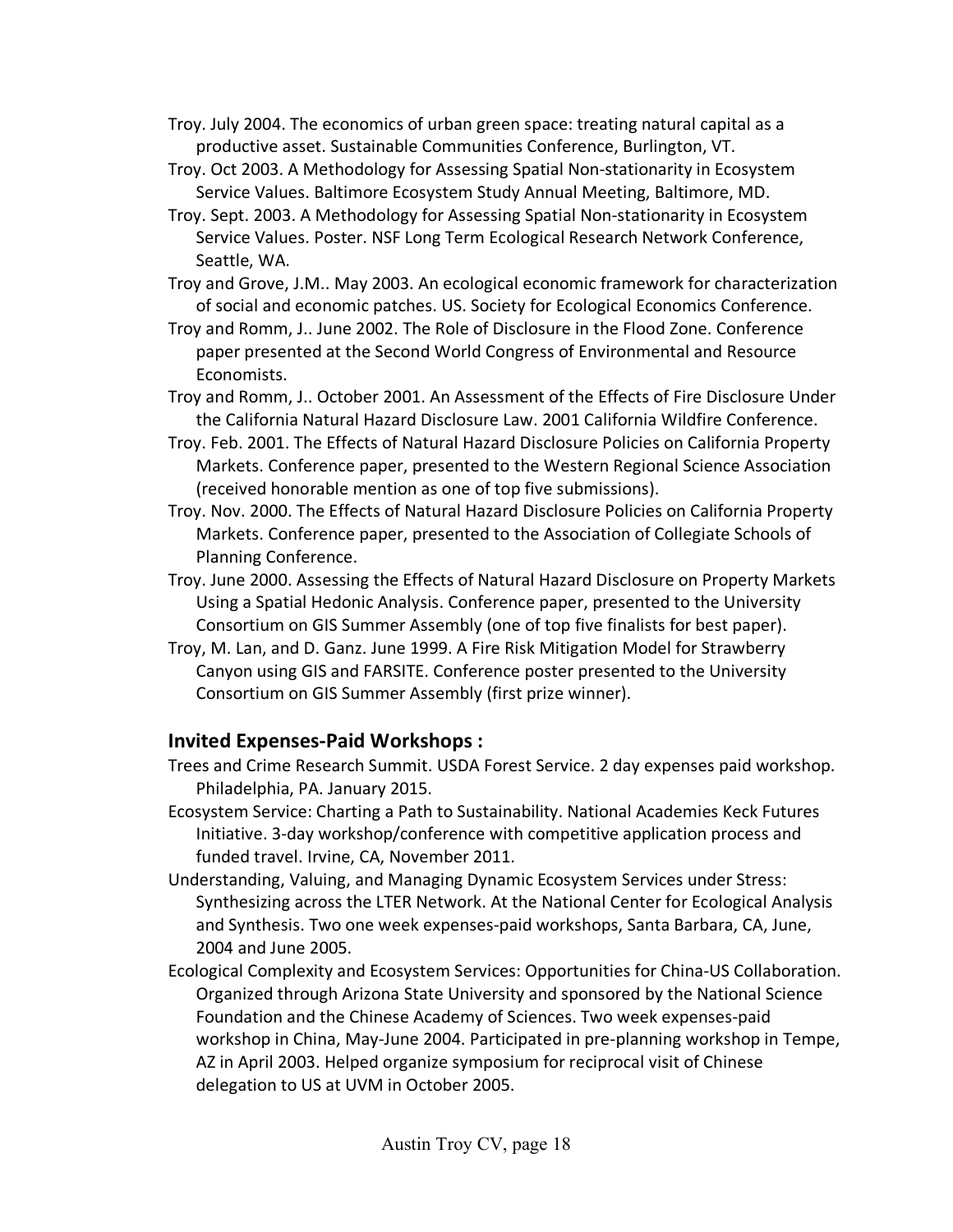Initiating an Open Source\Content Landcover Modeling Effort Sponsors: NSF Biocomplexity Program, USDA Forest Service Northeastern Research Station, Central Arizona-Phoenix LTER, Baltimore Ecosystem Study LTER, and Boston College. Expenses-paid two day workshop. Boston, MA, August 2003.

Analysis of Urban Land Markets and the Impact of Land Market Regulation. Lincoln Institute of Land Policy. Expenses-paid two day workshop. Cambridge,MA, July 2002.

# **Teaching and Advising:**

#### **Courses taught**:

CU Denver: Advanced Geospatial Methods Sprawl and Growth Management Natural and Build Environments Urban Sustainability Environmental Planning and Management

#### UVM:

Ecosystem Management Integrating GIS and Statistics Land Use Economics and Policy Forests and Fire in New Mexico (summer field course) GIS Analysis of New York City's Ecology (field and lab course) Fundamentals of Geographic Information Systems Introduction to Geographic Information Systems Land Use Planning Tools Transitioning from Arc View Software to Arc GIS Race and Culture in Natural Resources Seminar

**Honors:** Nominated twice for UVM Kroepsch-Maurice Excellence in Teaching Award, 2006 and 2012.

**Graduate thesis and dissertation advisees completed:** Carolyn Fahey (MURP), Tim Pede (MS), Chester Harvey (MS), Brad Lanute (MS), Holli Howard (MS), Dale Azaria (MS), Treg Christopher (PhD), Brian Voigt (PhD), Ken Bagstad (PhD), Weiqi Zhou (PhD), Molly Michaud (MS), John D'Agostino (MS), Katrin Moffroid (MS), Ashley Lidman (MS), Alexandra Reiss (MS).

**Graduate committees served on:** 20 PhD committees, 19 MS committees. Departments included: RSENR, CDAE, CEE, PSS, Computer Science **Teaching grants:** UVM Center for Teaching and Learning Kroepsch-Maurice Instructional Incentive Grant (PI). \$3,400. Creation of a New Web Architecture for Teaching Geographic Information Systems. Used to create course website for Introduction to Geographic Information Systems.

• 06/00-5/01: Instructor, *University of California, Berkeley Extension*; designed and taught evening extension course on GIS for working professionals.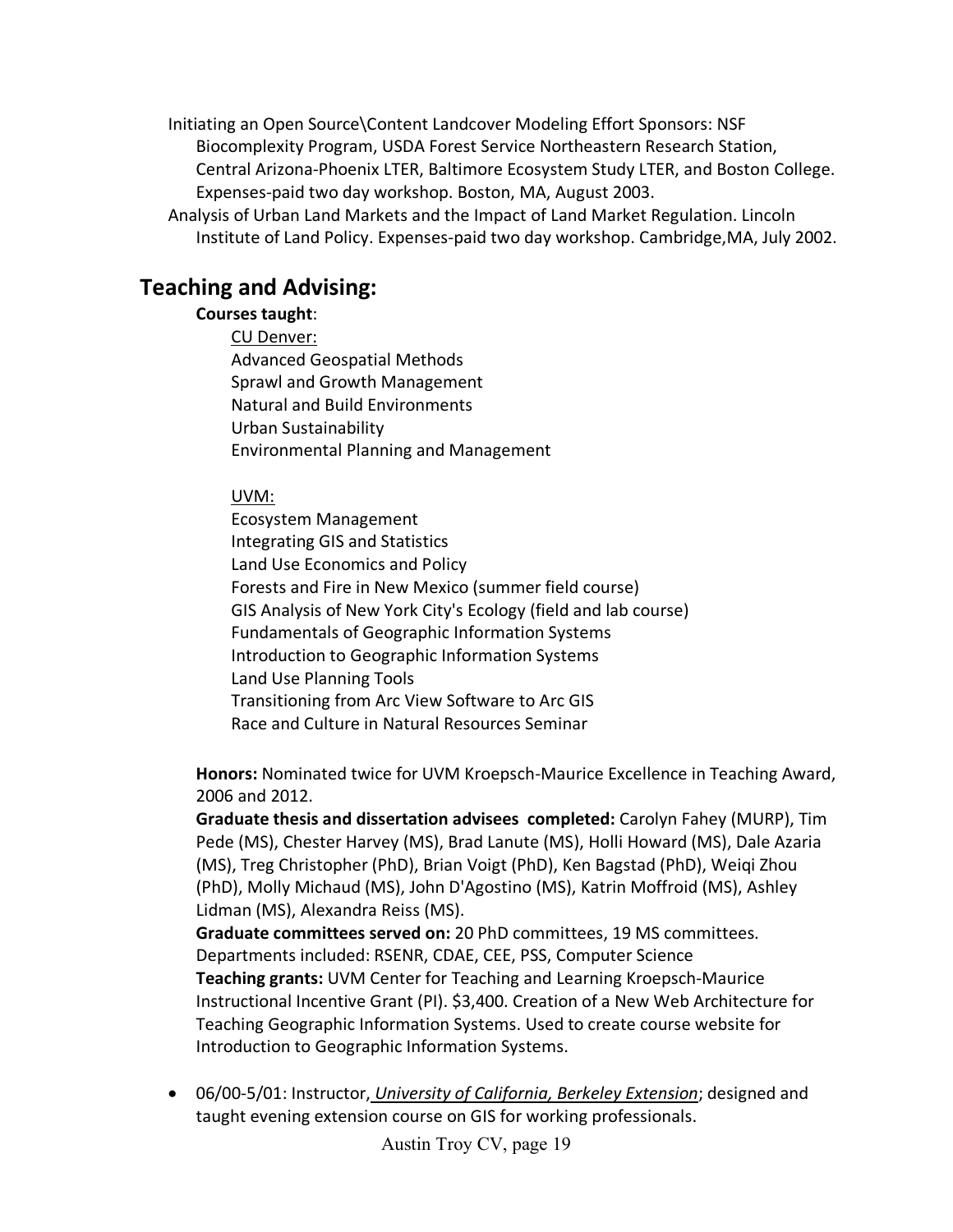- 5/98- 12/98: Research Specialist and Instructor, *U.C. Berkeley Geographic Information Science Center;* designed and taught several GIS courses.
- 8/97- 5/98: Graduate Student Instructor, *U.C. Berkeley*; worked as teaching assistant for Introductory Environmental Biology in the Department of Environmental Science, Policy and Management and for the undergraduate Environmental Science major's senior thesis project course.
- 9/94-12/94: Teaching Assistant, *Yale University Department of Biology;* worked as teaching assistant for Introductory Biology.

# **Service**

### **Service to the Profession, the Community and Government:**

Associate Editor/ Editorial Board for journal, *Landscape and Urban Planning.* 2016 present.

Associate Editor for journal *Remote Sensing*. 2018-present.

- Co-Lead of Imagine a Great Region, 2018-present. This Initiative is a partnership with Denver Regional Council of Governments and was funded by the Gates Family Foundation. It involved numerous large stakeholder meetings, each on a different topic related to regional growth and change. Hundred participated and extensive feedback and data were gathered.
- Planning Committee for USDA Forest Service National Assessment document on the Wildland Urban Interface. I was invited to be the only non-Forest Service member of this committee which planned the development for a major report to Congress. 2019.
- Steering Committee member, Metro Denver Chamber of Commerce Prosper Colorado Initiative. 2019-present.
- Technical Advisory Committee member, South Platte Urban Waters Partnership. 2018 present.
- Core Committee, Denver Urban Field Station. Partnership initiative of US Forest Service, USGS, Metro Denver Nature Alliance, Denver Parks and CU Denver. 2017-present.
- Central Region Representative, Association of Collegiate Schools of Planning Governing Board. 2017-2019
- Sun Valley Healthy Living Initiative Technical Advisory Group, Denver Housing Authority, 2018-present.
- Co-Principal Investigator, Baltimore Ecosystem Study (BES). BES is a long-term ecological research project (LTER) of the National Science Foundation; [www.beslter.org.](http://www.beslter.org/) 2002- 2019.
- Affiliate, Gund Institute of Ecological Economics, University of Vermont, Burlington, VT. 2013-present
- Associate Editor, *Ecosystem Health and Sustainability* (a newly formed journal of the Ecological Society of America). 2014-2018.
- External Review Board Member, Cities Leading through Energy Analysis and Planning (Cities-LEAP), National Renewable Energy Labs, 2015-present.
- Associate Editor, Wiley Interdisciplinary Reviews: Energy and Environment, 2013-2016.
- Co-PI, Baltimore Ecosystem Study, Long-Term Ecological Research Program of the National Science Foundation. 2002-present.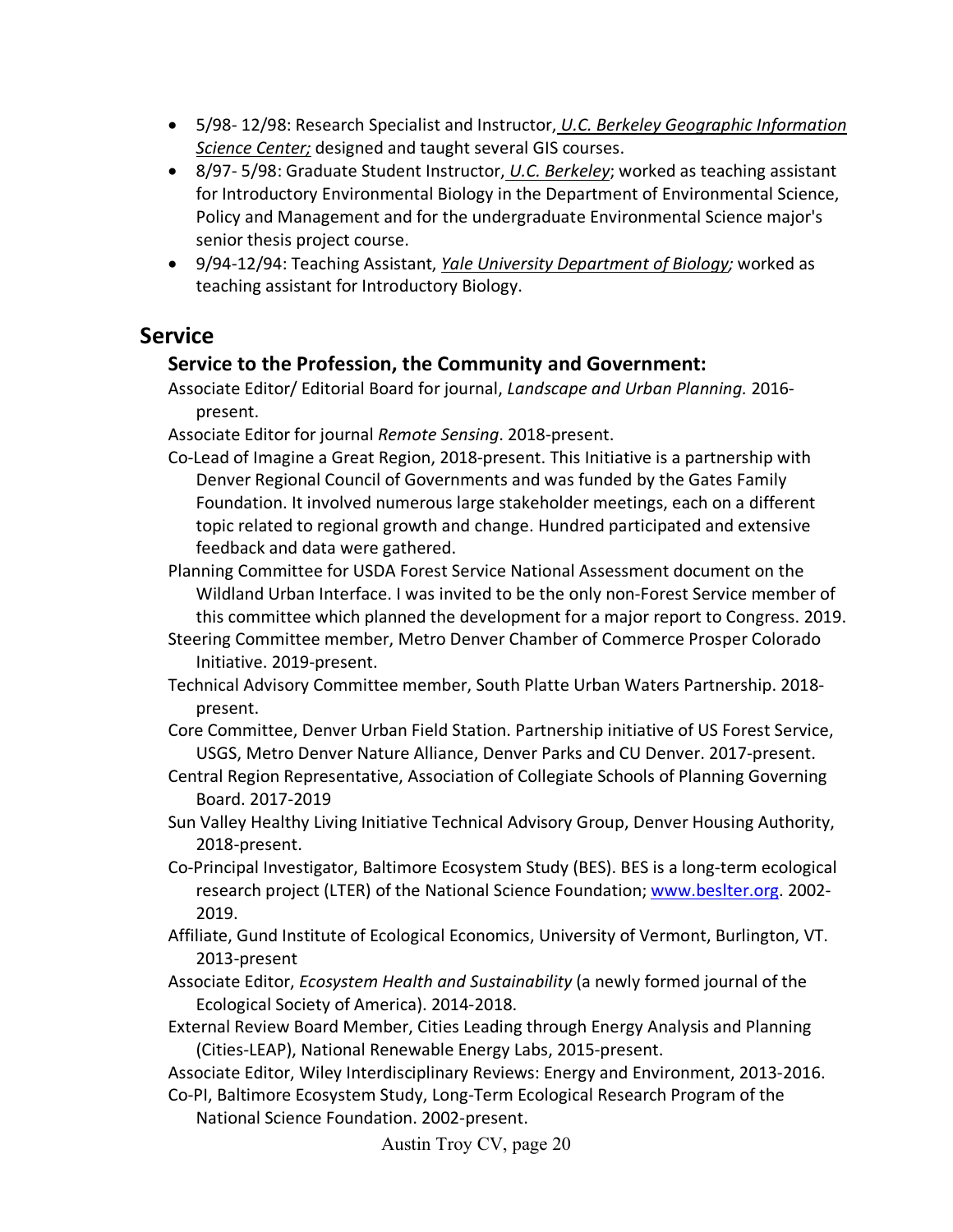- Fellow, Gund Institute of Ecological Economics, University of Vermont, Burlington, VT. 2004-2013.
- Steering Committee Member. "RCN-SEES: Engineering Research Collaboratory for Sustainable Infrastructure in a Changing Climate" (NSF Funded collaboratory project), 2012-2013.
- Co-editor of contributed volume on wildfire and urban sprawl for Elsevier Sciences Publishers. 2007 (see Publications. above).
- Member, Lake Champlain Basin Program Technical Advisory Committee, October 2004- Sept 2007.
- City of Burlington Planning Commission (appointed), 6/2002 to 8/2006. Vice Chair 2005 2006.

Chair, City of Burlington Long Range Planning Committee, 8/2004-8/2006.

One of two faculty organizers of a two-day symposium at UVM in October 2005: Ecological Complexity and Ecosystem Services: Opportunities for China-US Collaboration. This was part of a reciprocal visit of a Chinese Academy of Sciences delegation to the US following my participation in an NSF delegation to China

### **Journal Article Reviewer:**

Landscape and Urban Planning (journal)

Urban Forestry and Urban Greening (journal)

Urban Ecosystems (journal)

Environmental and Resource Economics (journal)

Environmental Management (journal)

Journal of Environmental Management

Journal of Environmental Planning and Management

Landscape Ecology (journal)

Ecological Economics (journal)

Transportation Research Board (for presentation at TRB meeting and submission to Transportation Research Record)

# **Book Reviewer:**

Book reviewer for Journal of Planning Education and Research Textbook reviewer for Houghton Mifflin

Chapter reviewer for edited volume for Cambridge University Press

# **Grant Reviewer:**

National Center for Sustainable Transportation (UC Davis)

National Science Foundation (multiple times)

Research Council of Norway

French Foundation for Research on Biodiversity

UVM NSF EPSCoR

Vermont Water Resources and Lake Studies Center

McIntire-Stennis Program

# **Design Competition Reviewer:**

Harvard University Dean's Design Challenge, Urban Life 2030 **Society memberships**: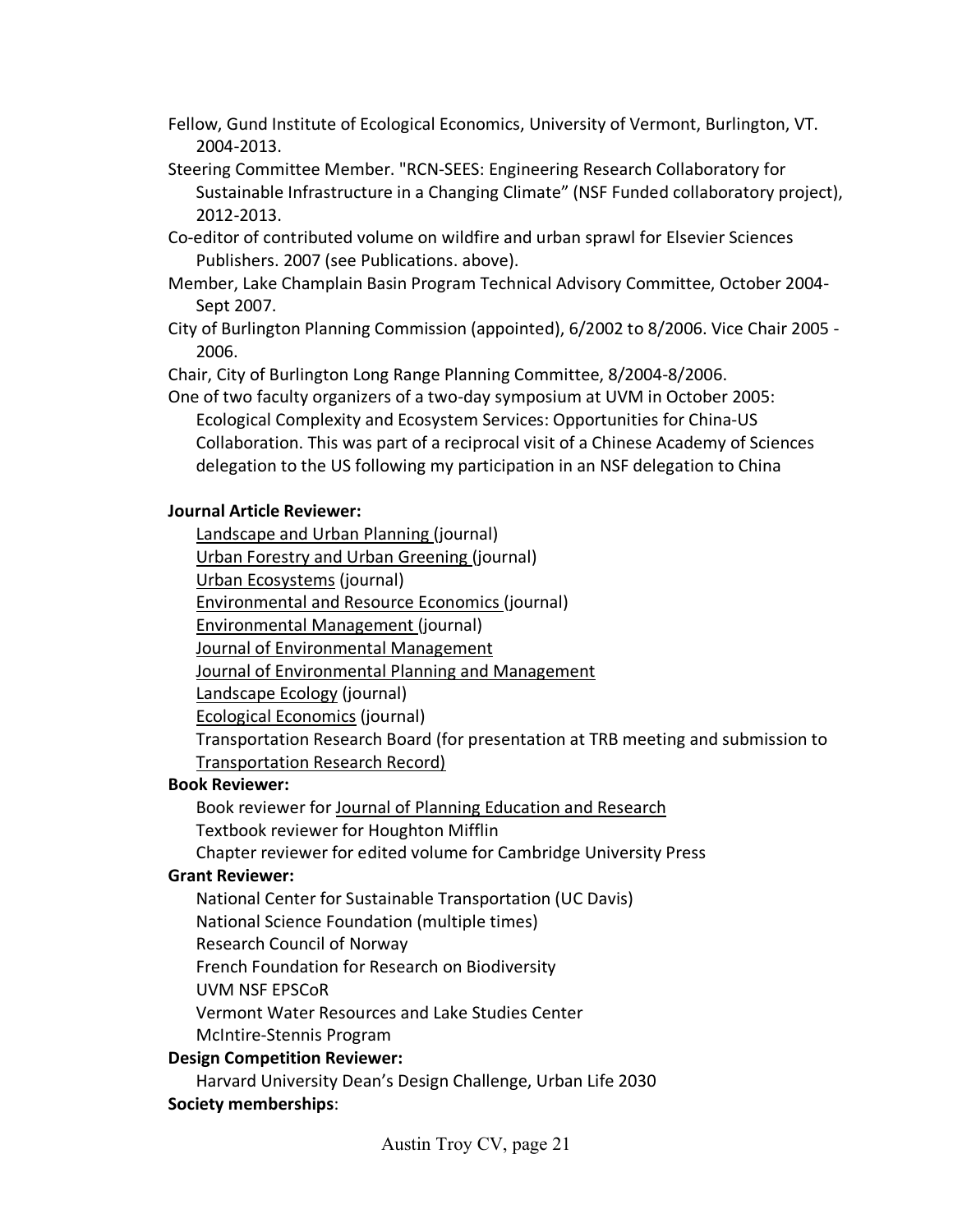American Planning Association (current) Association of Collegiate Schools of Planning (current) Association of American Geographers (past)

### **Service to the University**

Chair of Search Committee for Professor and Chair of Architecture Department, 2018-19. Chair of Primary Unit Committee for Reappointment, Tenure and Promotion, 2015-2018 Search Committee member for new Department of Urban and Regional Planning faculty, 2018.

Search Committee member for College of Architecture and Planning Dean. 2016 Dean's Advisory Committee on Reappointment, tenure and promotion, College of

Architecture and Planning, UC Denver, February 2014

- Senior advisory committee to the Associate Vice Chancellor for Research, CU Denver, 2013-present
- CU Denver FAST Lab (GIS lab) faculty co-director, 2013-present.
- CU Denver, Department of Planning and Design GIS Certificate, coordinator and lead on planning effort for developing new campus-wide GIS certificate, 2013-present.

Rubenstein School Faculty Standards Committee, 2010-2013 (Chair 2012-13).

Search Committee, Dean of School of Engineering and Mathematical Sciences, 2013. Search Committee, Complex Systems Faculty Hire, 2012.

Search Committee (including 2 months as acting Chair), Director of Gund Institute of Ecological Economics, 2011

University of Vermont Faculty Senate Educational and Research Technologies Committee. 2009-2010.

Board of Advisors, University of Vermont Transportation Research Center. 2007-2011.

Rubenstein School Graduate Standards Committee. August 2006-2010 (Chair August 2008-December 2008).

Coordinator: Environment, Society and Public Affairs graduate program at the Rubenstein School of Environment and Natural Resources. June 2007-December 2009.

Committee member, UVM Clinical and Translation Science Award Transcollegial Committee. 2006-2007.

University of Vermont Faculty Senate Student Affairs Committee. Term: May 2002-2005 (Chair: 2004-2005 academic year).

University of Vermont Faculty Senate Executive Council. Sept. 2004-Aug 2005. University of Vermont Board of Trustees Diversity Committee. Sept. 2004- Aug 2005.

A*d hoc* committee to create a new proposed non-thesis, professional-track master's program for the School of Natural Resources entitled Masters in Environmental Leadership. 2001-2002.

*Ad hoc* committee on the SNR graduate student integration requirement. 2002-present. *Ad hoc* committee on the redesign of planning and policy course curriculum for SNR. 2002-present.

Chair of *ad hoc* committee to create new GIS curriculum for SNR. 2002-present. Search committee for new faculty member in Economics of Sustainability. 2002.